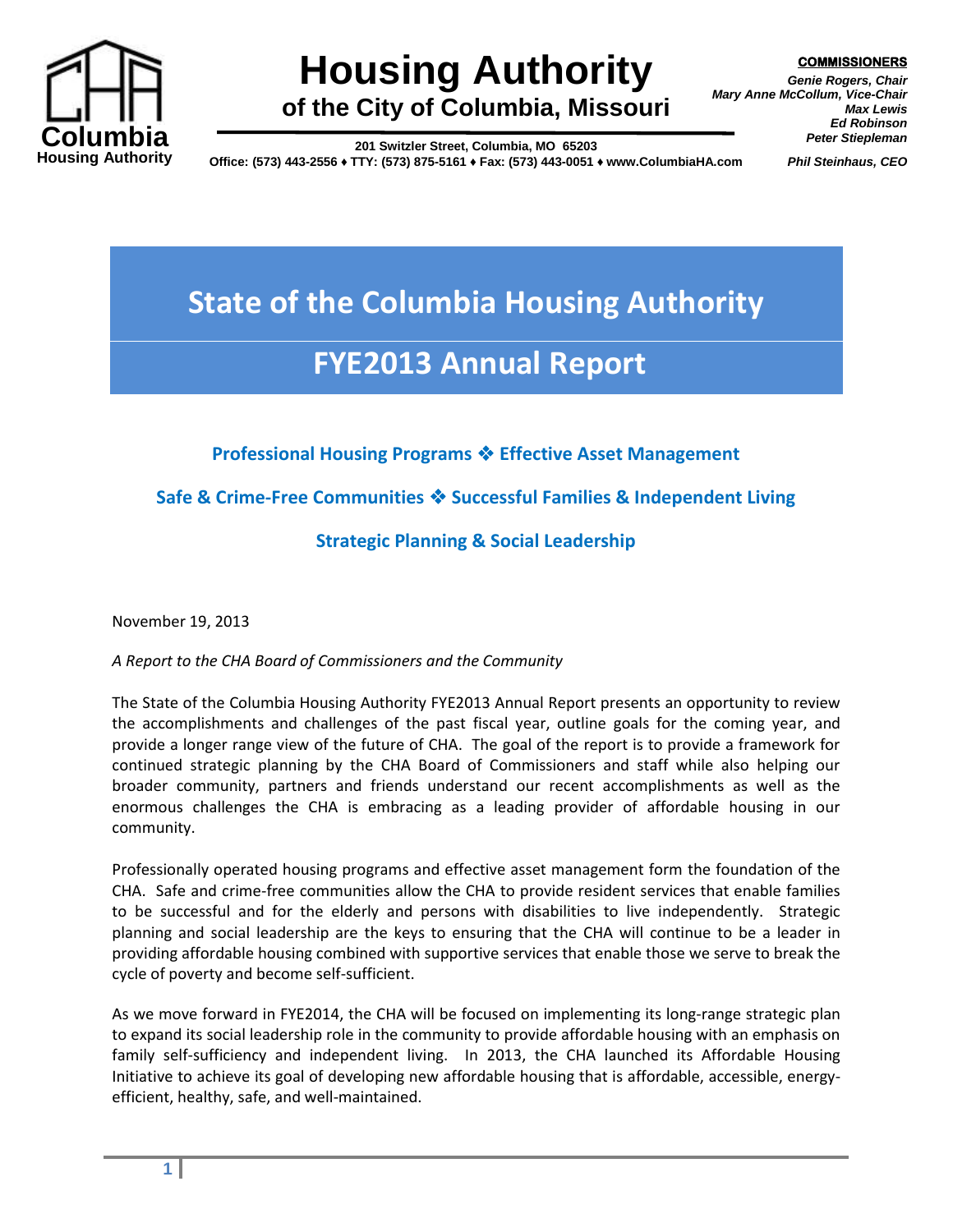# **Professional Housing Programs**

CHA operates two key affordable housing programs: Public Housing and the Section 8 Housing Choice Voucher Program. Public Housing came first as a component of Columbia's urban renewal initiative of the 1950's and 1960's. CHA built 719 units of Public Housing between 1956 and 1978. These housing units are currently managed and maintained by CHA.

#### **Providence Family Townhomes (AMP1)**

294 family units composed of 1, 2, 3, & 4 bedroom townhouses in heart of Columbia.

#### **Bear Creek Family Townhomes (AMP2)**

78 family units composed of 1, 2, 3, & 4 bedroom townhouses on Elleta Boulevard.

#### **Oak Towers (AMP3)**

147 high-rise units composed of 0 & 1 bedroom apartments designated for the elderly.

#### **Paquin Tower (AMP4)**

200 high-rise units composed of 0 & 1 bedroom apartments designated for persons with disabilities and the elderly.

In the 1970's, the "Section 8" Housing Choice Voucher Program expanded access to affordable housing by providing subsidies for existing rental housing throughout the community. CHA currently administers 1,147 Housing Choice Vouchers. This number includes 85 VASH\* vouchers. Families with a Housing Choice Voucher may choose housing throughout our community that meets their individual needs. As a result, families have more choice and mobility; poverty is less concentrated in one area of the community, as with the public housing model; and property maintenance and modernization becomes the responsibility of individual property owners rather than the housing authority.

CHA also provides three smaller housing subsidy programs serving homeless veterans, homeless persons with disabilities, and related special populations. Each of these programs is matched with community support services that support independent living and self-sufficiency.

All families receiving housing assistance pay 30% of their adjusted household income for rent with the balance paid through a public housing operating subsidy or through direct Housing Assistance Payments (HAP) to private landlords. All families must pay for their own utilities.

As we look to the future of CHA, we must use our current and new affordable housing programs as a strong foundation for helping families move up and out of poverty and enabling elderly persons and persons with disabilities to live as independently as possible. Preserving our aging Public Housing units and creating new affordable housing will be the key to achieving these goals.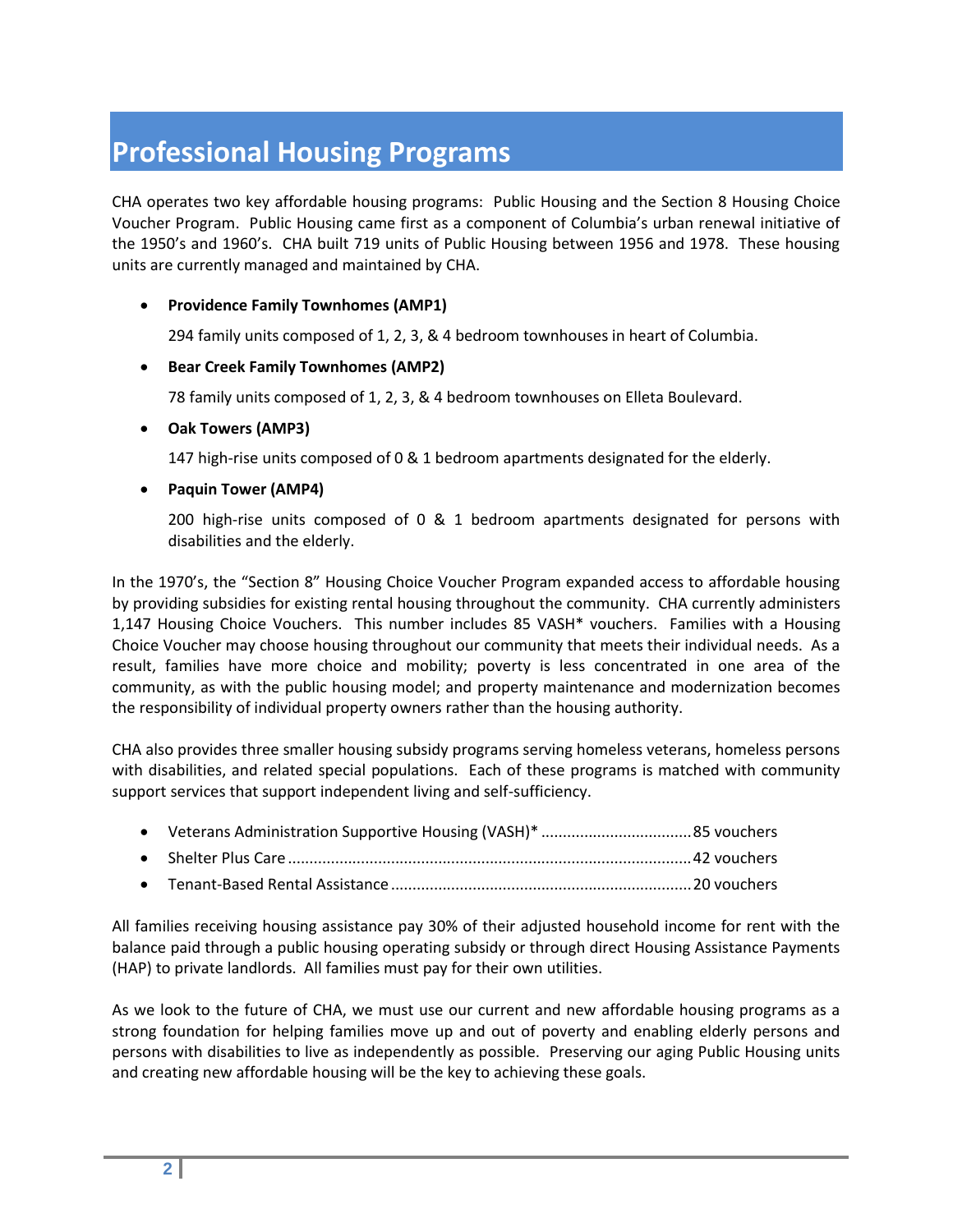#### **PUBLIC HOUSING**

CHA's Public Housing properties are overseen by professional, highly-trained managers. All CHA Public Housing Managers receive professional training on HUD regulations and best practices in property management from nationally recognized trainers. Public Housing management staff also receives training in interpersonal communication, management tools and conflict resolution.

Using this training, Public Housing Managers increased their effectiveness across a number of management indicators:

- Occupancy at all the properties averaged 97.75% for FY2013.
- In FYE2013, the Providence Family Townhomes (AMP 1) had an annual turnover of 105 units, 37% of their total family units. The Bear Creek Family Townhomes (AMP 2) had an annual turnover of 20, or 27% of their units. Oak Towers (AMP 3) has the lowest turnover rate with 24 units turned, or 16% and Paquin Tower (AMP 4) turned 57 units, or 29%.
- Vacancy time between residents was less than 20 days on a consistent basis and often under 15 days at several sites. Fewer than 15 days key-to-key is considered a High Performing score.
- All resident generated work orders were completed in fewer than 72 hours on average. All emergency work orders were abated in 24 hours or less.

In FYE2013, only the Providence Family Townhomes required a HUD Real Estate Assessment Center (REAC) inspection; the other three CHA properties were High Performers and will be re-inspected in FYE2014. The Providence Family Townhomes remained a Standard Performer.

| <b>REAC Public Housing</b>         | <b>FY2009</b> |       | FY2011   |       | <b>FY2013</b> |       |
|------------------------------------|---------------|-------|----------|-------|---------------|-------|
| <b>Property Inspection Scores</b>  | Date          | Score | Date     | Score | Date          | Score |
| <b>Providence Family Townhomes</b> | 01/21/10      | 88    | 01/11/12 | 86    | 08/19/13      | 84    |
| <b>Bear Creek Family Townhomes</b> | 01/25/10      | 75    | 01/09/12 | 91    | N/A           | 91    |
| <b>Oak Towers</b>                  | 01/20/10      | 73    | 02/06/12 | 97    | N/A           | 97    |
| <b>Paquin Tower</b>                | 01/25/10      | 94    | 02/07/12 | 97    | N/A           | 97    |

#### **Public Housing Goals for the Coming Year**

- Occupancy................................................................................................... 99%
- Rent Collection & Tenant Accounts Receivable.......................................... 98.5%
- Unit Turnaround Time (key to key).............................................................under 15 days
- Uncollectable Write-Offs............................................................................ 2.5 % or less
- REAC Property Inspection scores................................................................ 91 or above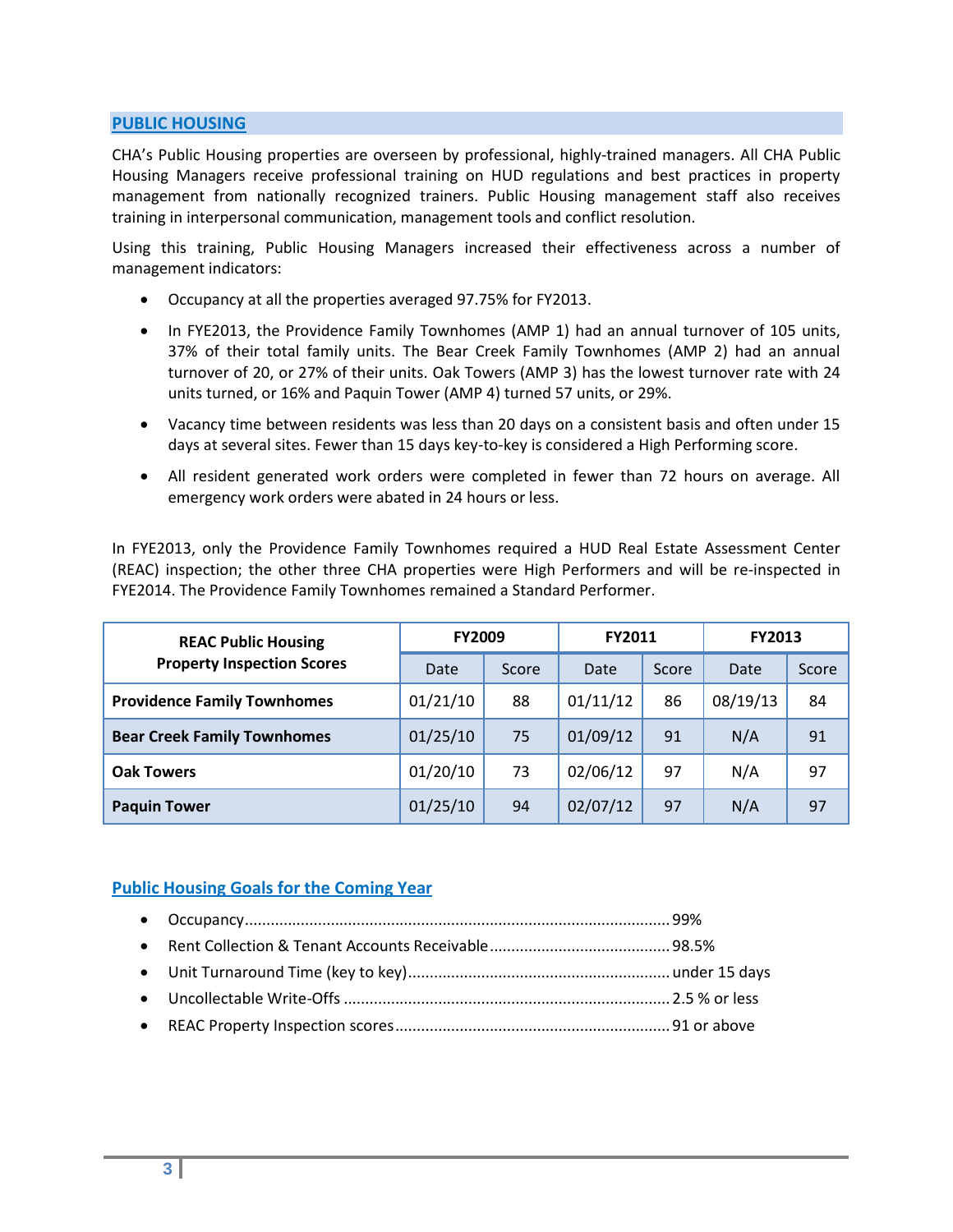#### **Successes in FY2013**

- Paquin Tower went through its first year of geothermal heating and cooling using new heat pumps that were installed in every unit. Residents reported a high satisfaction with the new system. Residents can control the temperature within their apartments for the first time in many years. Energy savings for the first year were just under \$100,000.
- Energy-saving improvements installed at all CHA Public Housing sites through the Energy Performance Contracting process met all energy efficiency goals and exceeded cost-saving estimates for the CHA and Public Housing residents in most cases.
- The partnership with the Columbia Center for Urban Agriculture (CCUA) continued with additional individual "Opportunity Gardens" created for Public Housing residents. These raised garden beds have proven to be more popular than community gardening spaces.

#### **SECTION 8 HOUSING CHOICE VOUCHER PROGRAM**

Program integrity and maximizing the issuance and use of Housing Choice Vouchers to the fullest potential has been a key focus of the Section 8 Housing Choice Voucher program in FYE2013. Staff turnover affected our average lease-up time and necessitated additional time devoted to training. Federal funding cuts required us to focus on streamlining our administrative processes to the greatest extent possible without affecting program integrity.

A monthly management report tracks key program management indicators including vouchers under lease, current vouchers issued, average Housing Assistance Payments (HAP) to landlords, tenant payments, and monthly and annual utilization rates. Our average Housing Assistance Payments (HAP) has been stable. Our lease up rates have increased with our preference for working families, the elderly and disabled as these families generally have some level of income.

Families with a Section 8 voucher pay 30% of their adjusted household income for rent and CHA pays the balance in the form of a Housing Assistance Payment (HAP) to the landlord. Giving a preference to working families means that the average HAP per family is lower and CHA can assist more families based on our HAP allocation. Promoting family self-sufficiency also helps families break the cycle of poverty and eventually move off the program.

In September, 2012, with less than 100 families left on the 2010 Section 8 waiting list, we opened the waiting list for one week and over 1,500 families applied for assistance using a lottery system. A preference was given to working families, elderly persons, and persons with disabilities. Since that time, 70 families have leased up and 500 families were removed from the list for failing to keep the CHA informed of their current address.

As we get farther away from the initial application date, we see a significant increase in the number of persons who fail to respond to letters advising them that their names have come to the top of the waiting list. In order to reduce our administrative burden, letters are sent periodically to all applicants on the waiting list to determine if their addresses are still current and if they are still interested in participating in the program. Many people have immediate housing needs and cannot simply wait until their name comes up on the CHA waiting list. When they make other housing arrangements, they often do not notify us of their change in plans.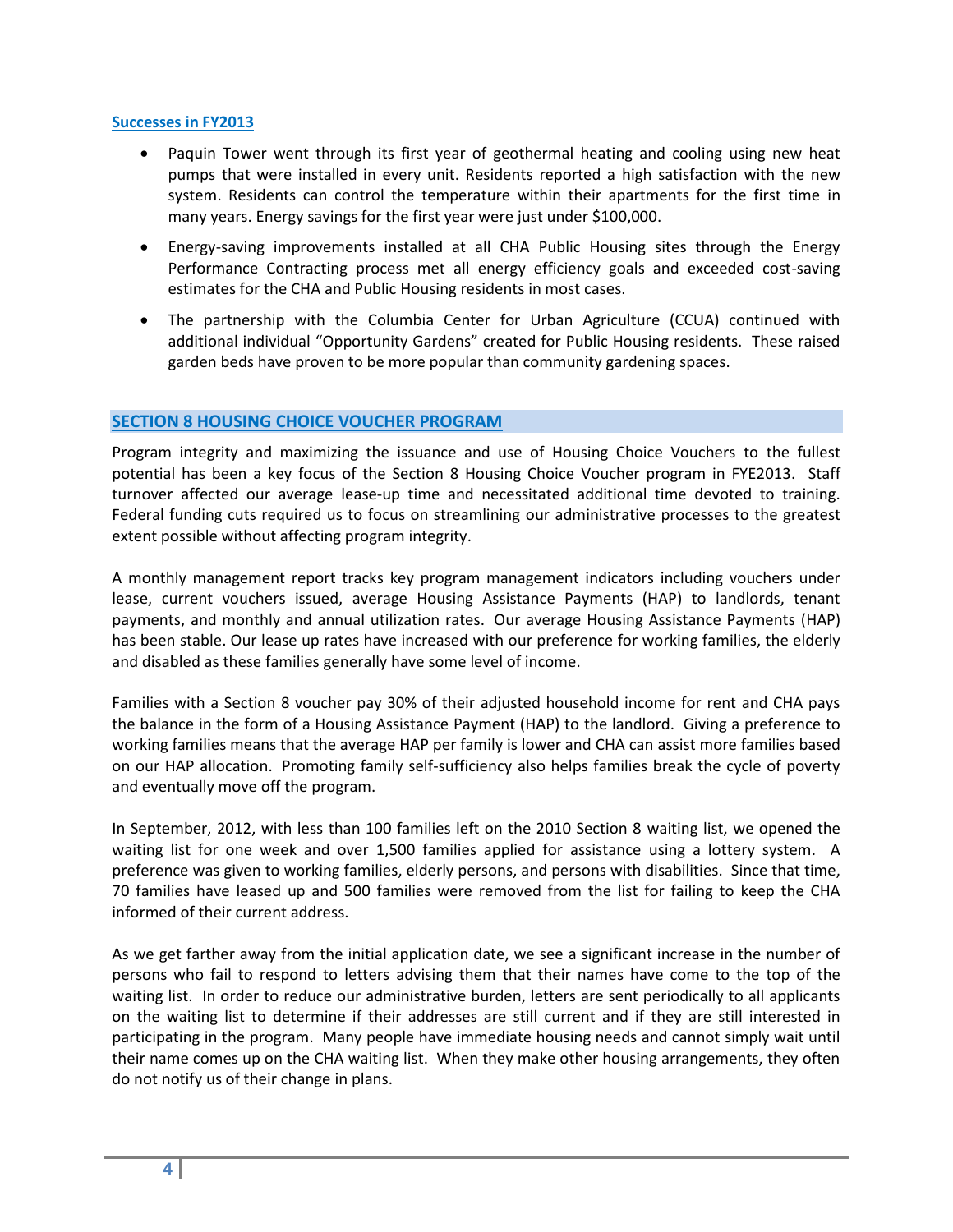In the past year, 70% of our new families were successful in leasing with 33% leasing up within the first 30 days, 25% within 60 days, and the rest within 90 days or more. Our goal is to utilize 100% of our HAP allocation in order to assist the largest number of families. Our administrative fees are based on the number of assisted families and are directly related to our ability to staff and administer the program in an effective manner.

Federal budget cuts in FY2013 resulted in an 80.2% proration (budget cut) in administrative fees forcing the CHA to redouble our efforts to improve program efficiency and reduce administrative expenses without sacrificing effective program management. Despite this cut in funding, the department has made every effort to maintain program integrity and continue to provide quality customer service and lease up as many families as possible.

Ensuring strong landlord participation in the program also improves program effectiveness and gives families more housing choices throughout the community. CHA has continued to improve its communication with landlords by attending association meetings like the Columbia Apartment Association, interacting with community organizations, reaching out to our new landlords to assure they understand the program, and interacting regularly with our current landlords.

Other items focusing on program integrity include:

- Monitoring utility costs and utility allowances.
- Conducting Rent Reasonableness studies to ensure equitable rents are paid.
- File monitoring focusing on rent calculation and occupancy standards.
- Housing Quality Standards (HQS) inspection quality assurance monitoring.

Other items worth recognizing include:

- The CHA is working with the City of Columbia and other partners to develop a process for making data on rental housing utility costs easily available to prospective renters and encouraging landlords to make energy improvements to their properties. This work has resulted in a new web site: www.midmohousing.com which also has a strong focus on promoting fair housing and tenant/landlord education.
- The CHA received funding for 85 VASH, 42 Shelter Plus Care, and 25 Tenant-Based Rental Assistance (TBRA) vouchers to provide housing assistance and support services to the homeless.
- The CHA's partnership with the Harry S. Truman Memorial Veterans Hospital continues to be recognized as one of the most effective Veterans Administration Supportive Housing (VASH) program in the country with over 150 homeless veterans served through this partnership in the past three years. We were also awarded 15 more VASH vouchers this year and now have a total of 85 vouchers.

#### **Housing Choice Voucher Program Goals for the Coming Year**

• Section 8 Management Assessment Program (SEMAP) criteria will be monitored on a monthly basis to ensure that proper program performance and documentation is in place to consistently rank the CHA as a high performer.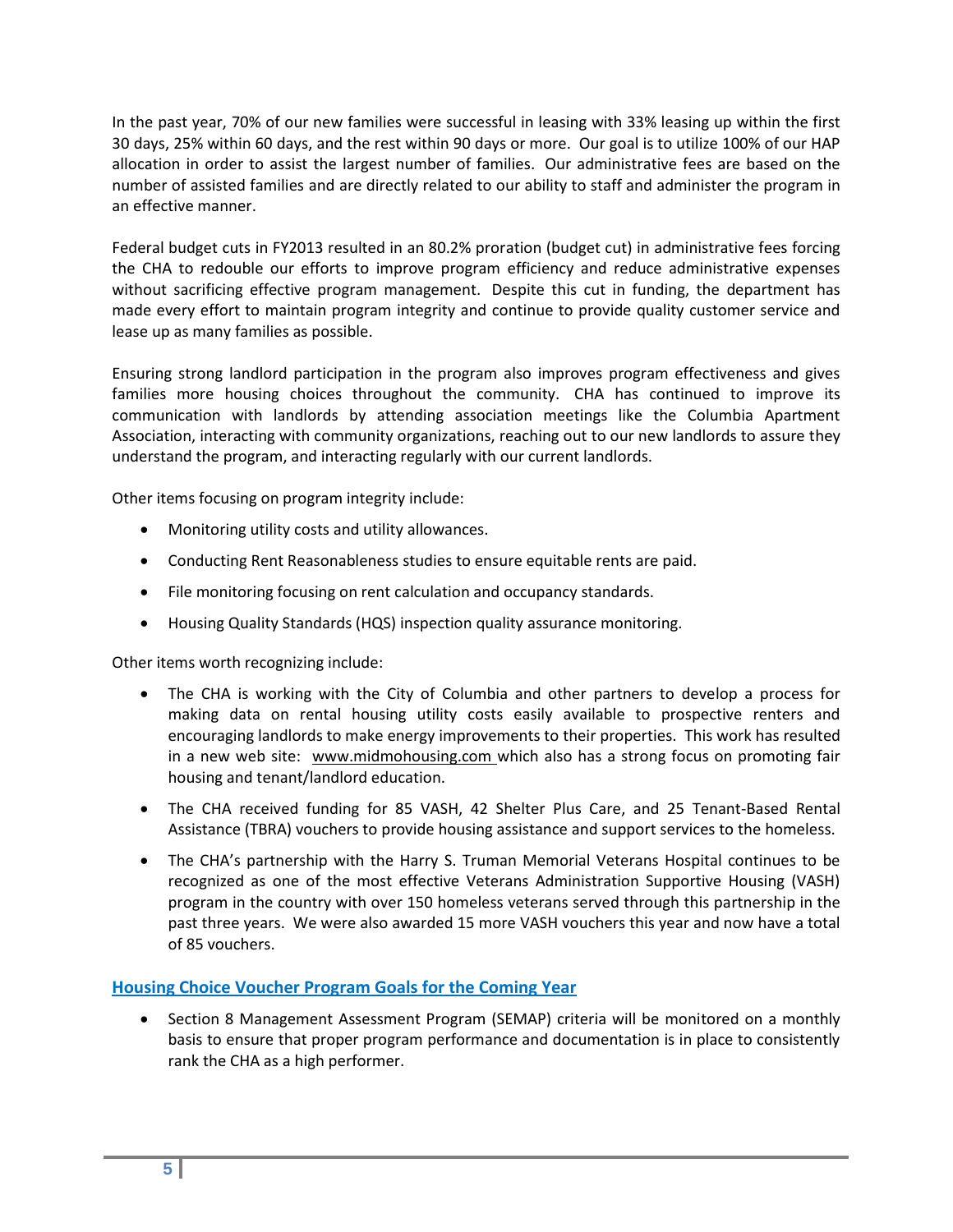- Continued focus on program integrity and 100% program utilization of Section 8 Housing Choice Voucher within current funding levels.
- Partner with local mental health and human service agencies to provide housing assistance with supportive services to homeless and high-risk households using specialty vouchers.
- Recruit new landlords to the program while also working to improve communication and customer service with current landlords.
- Use Project-Based Vouchers to partner with local social service agencies to provide rental assistance combined with supportive services targeted at high-risk and special needs populations.
- Promote energy-efficient rental housing through the use of a market-driven approach that enables tenants to make better choices regarding utility costs when renting.

#### **FINANCE DEPARTMENT**

The Finance Department continues to do an exemplary job managing the finances for CHA and our subsidiary not-for-profit corporation, CHA Low-Income Services, Inc. (CHALIS)

#### **Annual Audit of Financial Statements**

No findings of our financial statements for FY2012 audit; there was one finding for non-compliance with Davis-Bacon for construction projects. A corrective action plan was completed and put in to place by the Director of Asset Management and the Modernization Coordinator.

#### **Departmental Highlights**

- Columbia Housing Authority was one of ten housing authorities selected to participate in a HCV pilot project. Staff from the finance and HCV program participated in several meetings and contributed requested data for the first phase of the pilot project.
- An RFQ was issued for Fee Accountant services that will shift financial reporting from the Fee Accountant to CHA's in-house staff with the Fee Accountant providing training and guidance through the transition. Casterline & Associates was selected and began providing their services to CHA for FYE2014.
- Set up the financial data for newly acquired properties during the past year.
- Assisted with the planning and budgeting on the CHA Affordable Housing Initiative.
- Restructured the Human Resource department with the hiring of an HR Specialist with a BS degree in HR management.

#### **Finance Department Goals for the Coming Year**

Goals for the coming year will be:

 **Employee Training:** Staff will continue training in HUD financial reporting requirements; procurement training; HUD Capital Fund program; Section 3 and Davis-Bacon regulations; and training on CHA's financial software. Finance staff will also attend training in administering tax credit programs.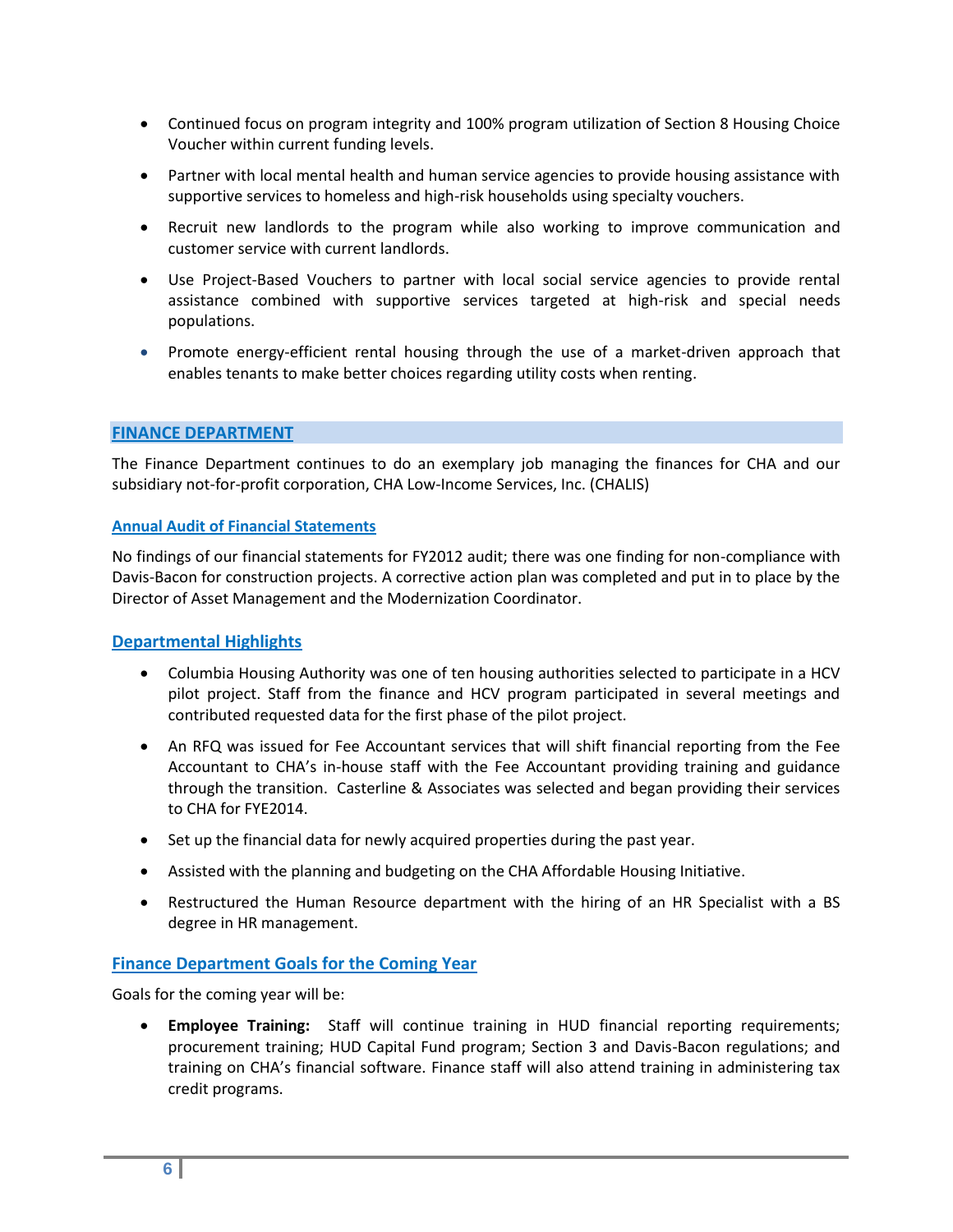- **Financial Reporting:** With Casterline & Associates assistance, monthly financial reports; annual operating subsidy calculations; the year-end Financial Data Schedule (FDS) and audit working papers will be prepared and submitted by CHA staff
- **Improve Internal Controls and Internal Audit Procedures:** The department will be focusing on performing internal audit procedures for program compliance reviews.
- **Affordable Housing Initiative:** Finance will be working closely with the development team to meet the financial reporting and compliance on new projects.
- **Business Continuity Planning:** Finance will be working with the other CHA departments on business continuity planning.
- **Human Resources:** The HR department will be developing new employee orientations and staff training customized based on each departments' needs; a review of CHA's risk management procedures and establishing policies and procedures to reduce the risks of losses.

#### **Public Housing**

The department will continue to provide financial management and budgeting assistance to public housing management.

#### **Housing Choice Voucher Program**

With the reduction of funding in 2013, the Housing Choice Voucher (HCV) Program reserves will be reduced to almost zero by December 2013. Going into the January 2014, expenditures exceeding HUD's monthly advance will require a request of an advance. To reduce the risk of not meeting the monthly distribution of Housing Assistance Payments (HAP) the finance department will have to closely monitor the number of families served and their HAP expenses prior to the HCV staff issuing any additional vouchers from the waiting list. The department will continue to monitor the accuracy of submissions through the HUD Voucher Management System (VMS).

#### **CHA Low-Income Services (CHALIS)**

The department will continue to work closely with the Resident Services Department to provide financial management and budgeting training to grant and program managers.

#### **ASSET MANAGEMENT DEPARTMENT**

The Asset Management Department is responsible for managing the CHA's current physical assets which include the Public Housing Capital Fund Program and all capital projects related to the maintenance and modernization of the CHA's 719 Public Housing units. The Director of Asset Management works closely with the Modernization Coordinator/Systems Specialist to coordinate these activities. The Asset Management Department also manages the CHA's Information Technology (IT) systems.

The Asset Management Department was reorganized as a separate department from the Finance Department in 2012 in order to allow the Director of Asset Management to focus on implementing the CHA's new Affordable Housing Initiative. The CHA's Affordable Housing Initiative is discussed at the end of this document in the section dealing with Strategic Planning and Social Leadership. (*Page 18*)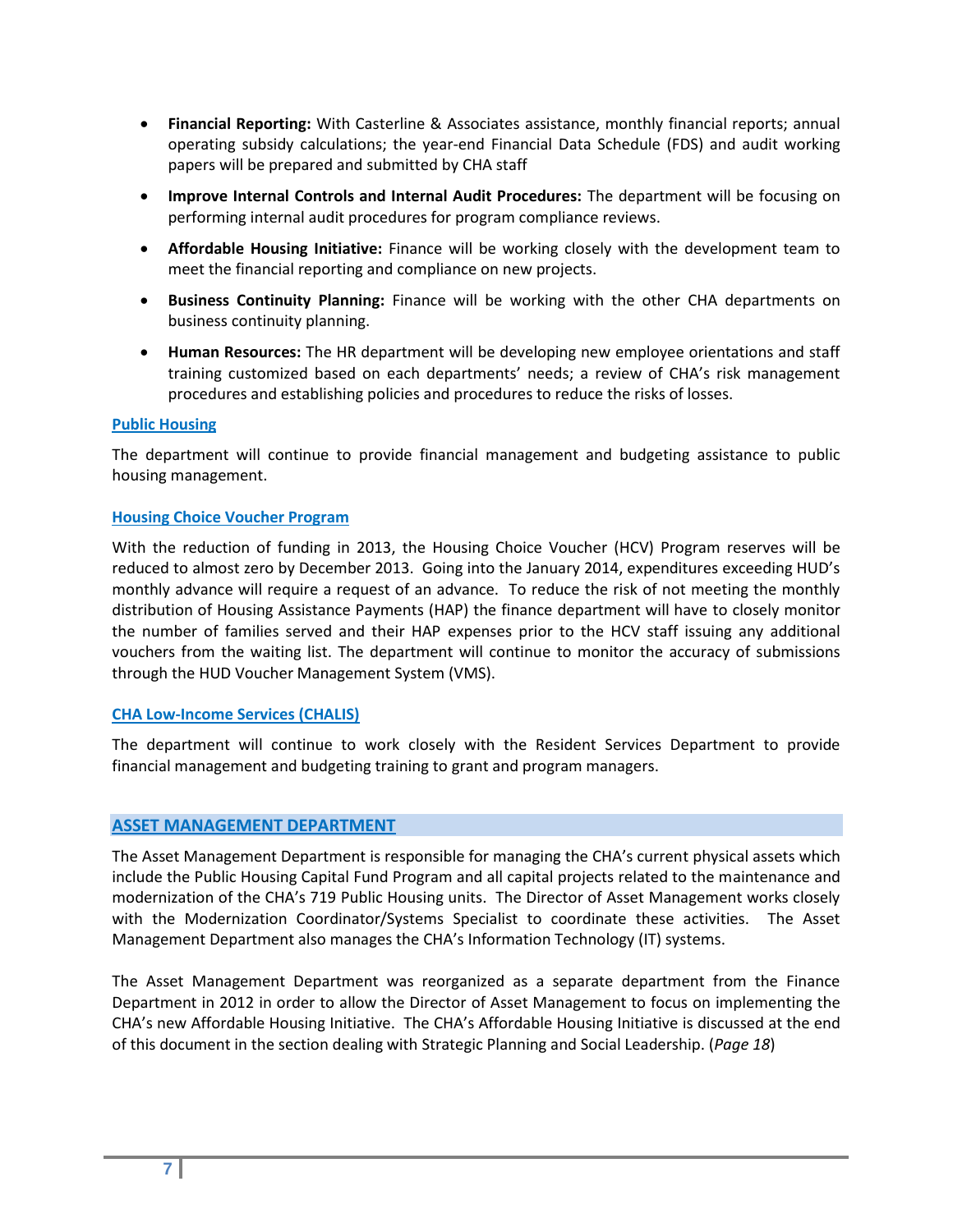#### **Public Housing Capital Fund Program and Modernization Activities**

The following is a brief summary of Capital Fund Program and related modernization activities that were completed in FYE2013.

- **Providence Family Townhomes (AMP1 Downtown Family Sites)** In FYE2013 we concentrated on preparing AMP1 for the 2013 HUD Real Estate Assessment Center (REAC) Inspections and addressing several external site and safety issues that improved the "curb appeal" of our properties. This work included landscaping, tree work, trash receptacles, clothes line pole replacement, sidewalk repairs, playground equipment repairs and ADA Accessible Routes for residents. The CHA worked with community partners to take down the old pedestrian bridge and install a signal-activated, accessible pedestrian crossing island and landscaping improvements to Providence Road. As a result, traffic patterns on Trinity Place and Allen Street were changed and the CHA installed two speed humps on Trinity Place to reduce traffic speeds. The CHA also received a \$5,000 PEDNET Grant to make a walking to school bus stop on Trinity Place.
- In 2013, the CHA completed a physical needs assessment of 84 units located on Unity, Lincoln, Oak, Worley, and Hicks Drive in order to determine if these aging units (50+ years old) could be renovated to modern building standards or if they needed to be replaced with new housing units. This assessment was necessary to determine the best course of action to preserve and maintain these properties. It was also required for our application for Low-Income Housing Tax Credits and participation in HUD Rental Assistance Demonstration (RAD) program. This project is being referred to as the Stuart Parker Apartments. For more information, please refer to the section below on the CHA's Affordable Housing Initiative. (Page 18)
- **J.W. Blind Boone Community Center (AMP1)** As a state child care licensing requirement for the Moving Ahead Program, the CHA made improvements to the center to allow for food handling and preparation. The CHA installed a new commercial dishwasher, added a new fire egress window in the computer lab, and we installed additional shelving and storage cabinets to better organize the materials and supplies. Five new Dyson hand dryers were installed in the bathroom to save money on paper towels and improve hygiene. A commercial refrigerator was purchase to store 250 pints of milk a week.
- **Bear Creek Family Townhomes (AMP2)** Bear Creek received several site improvements this year which included leasing land to the Blue Bird Network for a broadband transmission site that generates additional funds for Bear Creek. This included a building, fencing, and landscaping that was installed near the laundry facility. After completing energy saving improvements funded by an Energy Performance Contract two years ago. The CHA partnered with the City of Columbia and the Central Missouri Community Action (CMCA) agency to make additional energy saving improvements to 53 qualified Bear Creek housing units. A total of 20 units were weatherized this year resulting in a 93% to 98% energy efficiency rating from the City of Columbia. There are 33 more apartments that will be weatherized 2014. Fence lines on the north and south sides of the property were cleared of overgrown brush and trees on the south side of the property. Damaged fencing will be repaired this winter. This site cleanup will improve our HUD REAC site inspection scores.
- **Oak Towers (AMP3)** CHA received \$100,000 in Community Development Block Grant (CDBG) funding from the City of Columbia to make improvements to the fire alarm systems at Oak Tower. This work started in 2013 and will be fully completed by February, 2014. The lobby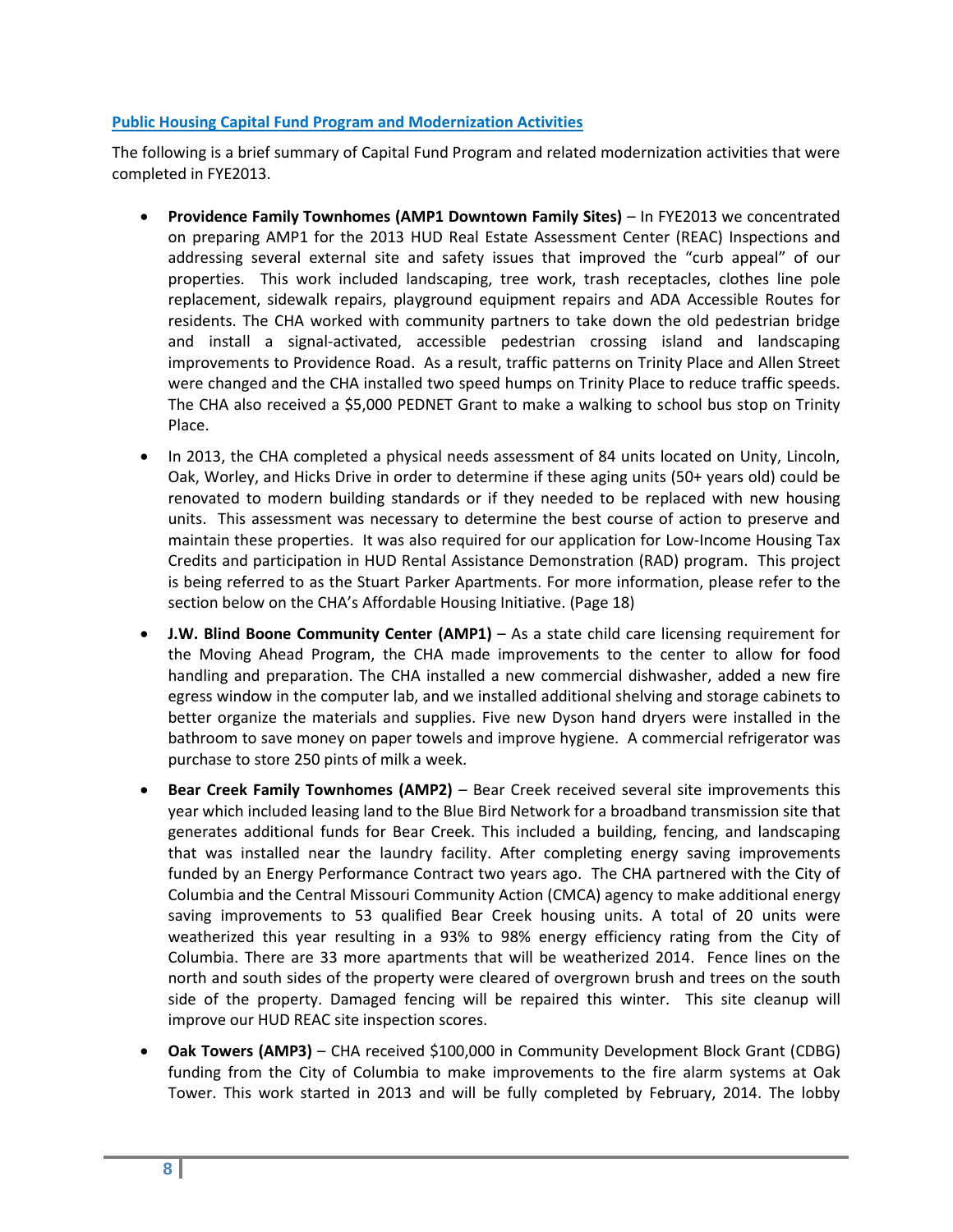bathrooms were made fully ADA accessible by adding three (3) new ADA door operators. Work has been initiated on a comprehensive Physical Conditions Assessment (PCA) required by the HUD Rental Assistance Demonstration (RAD) program that will allow the CHA to apply for Low-Income Housing Tax Credits (LIHTC) to complete major renovations to the facility. Painting the exterior of Oak Tower is planned for the summer of 2014.

- **Paquin Tower (AMP4)** Major improvements to Paquin Tower were completed from 2009- 2012) using funds from the American Recovery and Reinvestment Act (ARRA) and an Energy Performance Contract. In 2013 capital projects at Paquin Tower focused on completing a physical needs assessment of the property and identifying additional capital needs that could be completed using Low-Income Housing Tax Credits combined with the HUD Rental Assistance Demonstration (RAD) program. CHA received \$100,000 in CDBG funding from the City of Columbia to make improvements to the fire alarm systems at Paquin Tower. This work will be started in February 2014 and the work will be fully completed by April, 2014. CHA has also completed two larger projects that included replacing all of the shower valves, lavatory cabinets, plumbing fixtures, shut off valves and drain lines in all of the bathrooms at Paquin Tower. Painting the exterior of Paquin Tower is planned for the summer of 2014.
- **Vehicles and Equipment** The CHA addressed reducing fuel costs for our maintenance vehicles by replacing the on-call maintenance van (10-12 mpg) with more fuel efficient Nissan NV200 (24 mpg). Savings have averaged \$134/month and \$1,608/year. AMP1 purchased another John Deere Gator to replace a 1994 GMC Truck. The Safety Department replaced the 2005 Crown Victoria that got 15 mpg with a 2014 Ford Escape that gets 25 mpg.
- **McQuitty Square Vacant Lot & Properties**  Asbestos, lead-based paint studies and the environmental reviews were performed on the properties at 104 West Sexton, 700 Oak Street and 105 Lynn Street before the homes and foundations were removed. An environmental review for all the McQuitty Square properties is being conducted in order to clean up trees and brush on the properties in spring 2014.
- **Additional Projects Performed on CHA Properties** In addition to the major project items listed above, the following capital improvements were completed in FY2013:
	- Additional trash receptacles, benches and bulletin boards Training Room Renovations
	- Major renovation of 200A Lincoln Drive bug bomb explosion Clothes Line Pole Replacement
	- Purchase of new copy machines for Bear Creek **•** Providence Rd. irrigation system
	- ADA accessible ramps and 504 enhancements,  $\bullet$  Playground equipment repairs
	- Channel #2 digital displays at Paquin & Oak Towers

#### **FYE2014 Modernization Projects & Planning Department**

- **Park Avenue Family Development Center Renovations:** The City of Columbia awarded \$84, 000 in CDBG funding for energy improvements to the center. Improvements include new HVAC Systems, windows, entry doors, lighting retrofits, grading/dirt work to prevent water from entering the green room and installing siding on the green room.
- **Bear Creek Family Townhomes Traffic Calming:** Install (2) speed humps and kid friendly 25 mph speed limit signs.
- **Bear Creek Family Townhomes Weatherization Program:** Weatherization of 33 housing units including attic Insulation, caulking all exteriors, new door gaskets and seal on the exterior doors.
- 
- 
- 
-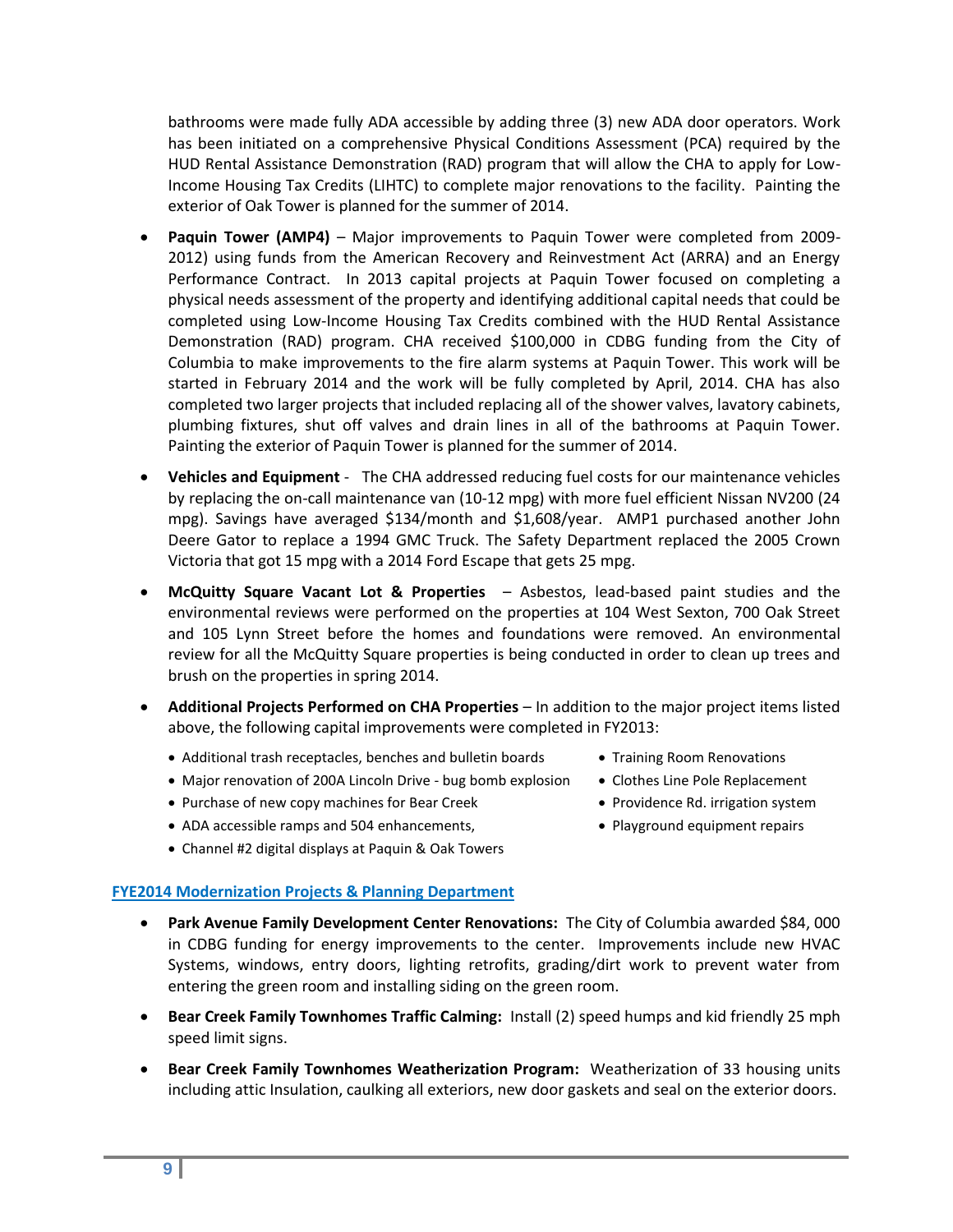- **Providence Family Townhomes Street and Sidewalk Repair:** CHA has been working with the City of Columbia to identify public sidewalks and street curbs that are damaged on and around CHA properties downtown and can be repaired using CDBG funds.
- **McQuitty Square Infrastructure Improvements:** The City of Columbia awarded \$190,000 in CDBG funds for infrastructure improvements to the properties at McQuitty Square.

#### **Information Technology (IT)**

In FY2013, CHA has made three major IT advancements:

- The upgrade of our communications between our remote sites (Paquin Tower, Oak Towers and Bear Creek) and our Administration Building with the addition of a microwave wireless system delivering transport speeds of over 50 Mbps. This replaced our less reliable and much slower DSL and 1.5 Mbps copper pair connections.
- The procurement of a Hosted PBX telecommunications system through CenturyLink which is a "cloud-based" service where the entire phone system and management are hosted at the service provider's location. CHA employees will connect to this system via VoIP telephones (Voice over Internet Protocol) simply voice transmitted over a digital network via the Internet. This system is scheduled for full implementation by mid-January, 2014.
- The procurement of a paperless Document Management System through FileVision to electronically manage all Public Housing and Section 8 tenant records. FileVision has partnered with our housing management software company, HAB, to provide a very tightly integrated solution with HAB's Encompass software. Both firms have a vast understanding of housing authority regulations and processes and this integrated management system and electronic file access to multiple documents for nearly 2,000 households will prove invaluable. We are currently in the "discovery" phase of the implementation.

# **Safe & Crime-Free Communities**

Building on our strong foundation of effective program management and well-maintained properties, CHA has focused its efforts on providing safe neighborhoods and services that help families become selfsufficient. Housing assistance alone will not help families break the cycle of poverty. They also need safe environments and supportive services to enable them to work toward self-sufficiency. Safe and self-sufficient families create safe and successful neighborhoods where families can achieve their goals.

#### **SAFETY DEPARTMENT**

The safety of our Public Housing neighborhoods continued to increase in FY2013 through a combination of consistent lease enforcement, zero tolerance for violent or drug-related criminal activity, the CHA Crime-Free Housing Addendum, and effective monitoring and reporting of criminal activity by the CHA Safety Department has continued to have a positive influence. CHA Safety Department incident reports and police reports of criminal activity have dropped significantly for the fourth year in a row.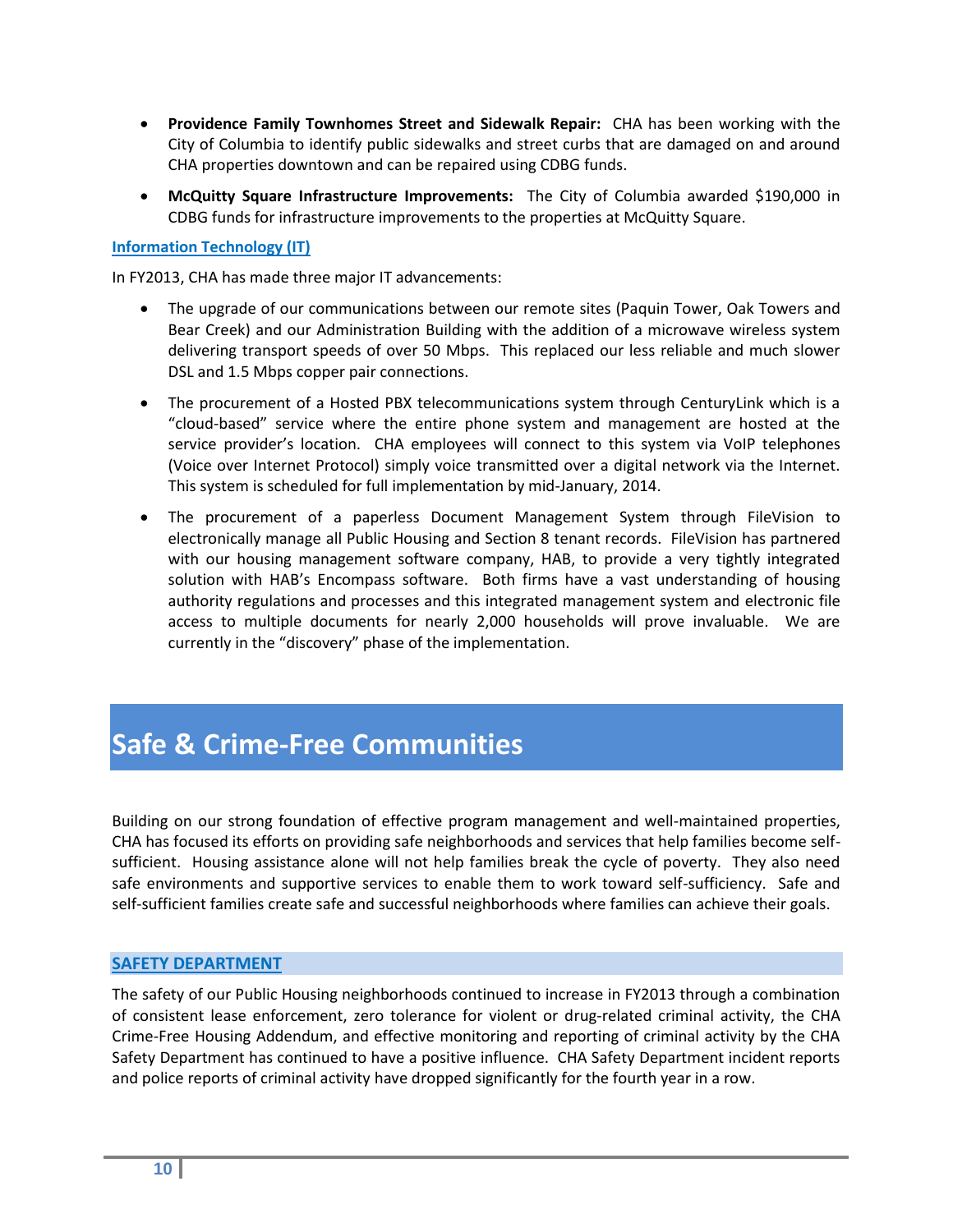Mark Brotemarkle has almost completed his third year as the Director of Safety and since retiring from The Columbia Police Department has quickly made a number of changes to assist in increasing the safety and quality of life on Columbia Housing Authority property. Officer Brotemarkle has continued on strengthening CHA's cooperative working relationship with the Columbia Police Department and with Public Housing and Resident Services staff. Department credibility with Columbia Police Officers has continued to improve and new working relationships have been established with officers as well as other CHA staff. Mark Brotemarkle has communicated with City and State Prosecutors to assist them in prosecution of criminal acts on Columbia Housing Authority Property. Mark Brotemarkle keeps Probation and Parole Officers informed about their clients we come in contact with.

The Safety Department continues their efforts to be more proactive in their efforts to engage public housing residents in efforts to improve neighborhood safety while also focusing on preventing incidents caused by non-residents. These efforts included: 1) Move-in visits with new residents; 2) Increased efforts to check the identity of non-residents on CHA property; 3) Surveillance of units where criminal activity and other lease violations are suspected; and 4) Increased positive interaction with residents.

New move-in visits has been received well by Public Housing residents. The Safety Department goals for new move-in visits are to get a feel for the new tenant, let the tenant know we are here to help and may be able to help resolve issues or concerns they have, and build relationships with Safety personnel.

Mark Brotemarkle credits The Safety Department Officers, Public Housing Site Managers and the overall CHA organization working as a team in reducing calls for service by The Columbia Police Department. The reputation of Columbia Housing Authority property has changed significantly and is viewed as one of the safest rental areas in Columbia.

The summer of 2013 was calm and became significantly calmer with the eviction of one resident on Lincoln Drive. As other residents involved in serious lease violations and /or criminal activities leases were terminated, other residents appear to understand their part in keeping their lease and the expectations of The Columbia Housing Authority.

The CHA Safety Department believes there are less than ten and typically fewer than five of our units involved in criminal activity at any one time. With the assistance of Public Housing Site Managers, Residents and Maintenance personnel, Safety Officers identify units which are likely involved in activity which will disrupt the peace and safety of other residents. Safety Officers conduct surveillance, checks subjects and speaking with residents of suspected units in an attempt to figure out exactly what is taking place and find solutions with the assistance of other Columbia Housing Authority Departments and Columbia Police. The Safety Department believes by staying diligent, persons allowing criminal activity in their residences will be identified, and their lease termination will cause an increasing number of residents to deny visitors from engaging in criminal activity on CHA property.

CHA Safety Officers work closely with Public Housing Site Managers, Resident Services and Maintenance to identify possible housing units of concern. Safety reports of law and lease violations offer an opportunity for residents to be accountable, leading to the potential to be responsible, successful, and independent. Safety Officers frequently recommend services to be provided through the Public Housing Site Manager or Resident Services and work with them to resolve issues which are disruptive to the neighborhood and other residents. The Safety Department is committed to our residents being successful by helping to hold them accountable, leading to responsibility and success.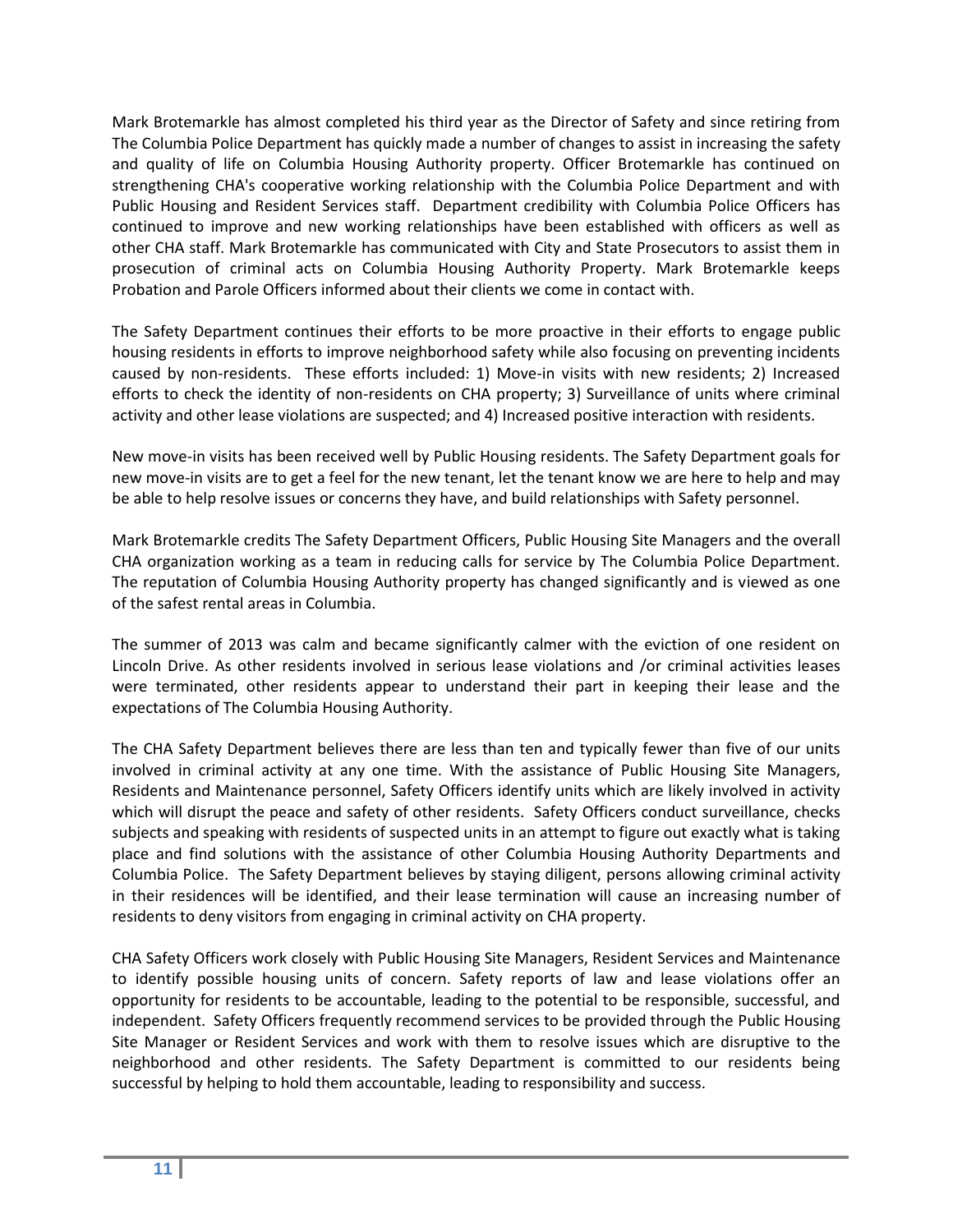#### **Safety Department Accomplishments in FYE2013**

- Mark Brotemarkle transitioned to a fulltime position as Director of Safety.
- CHA Safety Officers continued move-in visits with new residents.
- The Director of Safety reviewed all calls for service reported by the Columbia Police Department on CHA property.
- Columbia Police Officers were hired to work on a part-time basis, over the summer months to cover some evening shifts. Mr. Brotemarkle provided coverage during business days and on-call services at all hours for serious emergencies.
- Monitoring and documentation of all incidents on CHA property.
- Maintained positive working relationship with the Joint Communication and Information Center.
- Worked on updating the Cooperative Agreement with the Columbia Police Department & JCIC.
- **Improved communication between Safety Officers and Public Housing Site Managers.**
- Managed the annual 4th of July cookout at three different CHA public housing sites with the help of volunteers and CHA staff. This was the 9th year of the event which promoted neighborhood safety and discouraged the illegal use of fireworks on CHA property.
- Improved Safety Department telephone call monitoring and call forwarding to cellular phones to improve the rate of caller contact with a Safety Officer instead of voicemail.
- Random monitoring of Paquin Tower entrances after 5:00 p.m. to deter non-residents from entering the building without authorization and reduce drug-related criminal activity.
- Monthly review of CHA Trespass List to maintain viability for prosecution and reasonableness.
- Initiated the process of converting Safety Report ALPHA Files to a paperless file system.
- Upgraded personal camera systems for better incident documentation.

#### **Departmental goals for FY2014 include:**

- Complete the update of the cooperative agreement with Columbia Police Department.
- Expand the use of mobile and fixed security cameras.
- Assist in updating CHA disaster and emergency response plans.
- CHA employee and resident safety training.
- Increase patrols and enlist Public Housing residents in community policing strategies at Paquin Tower to reduce serious lease and law violations.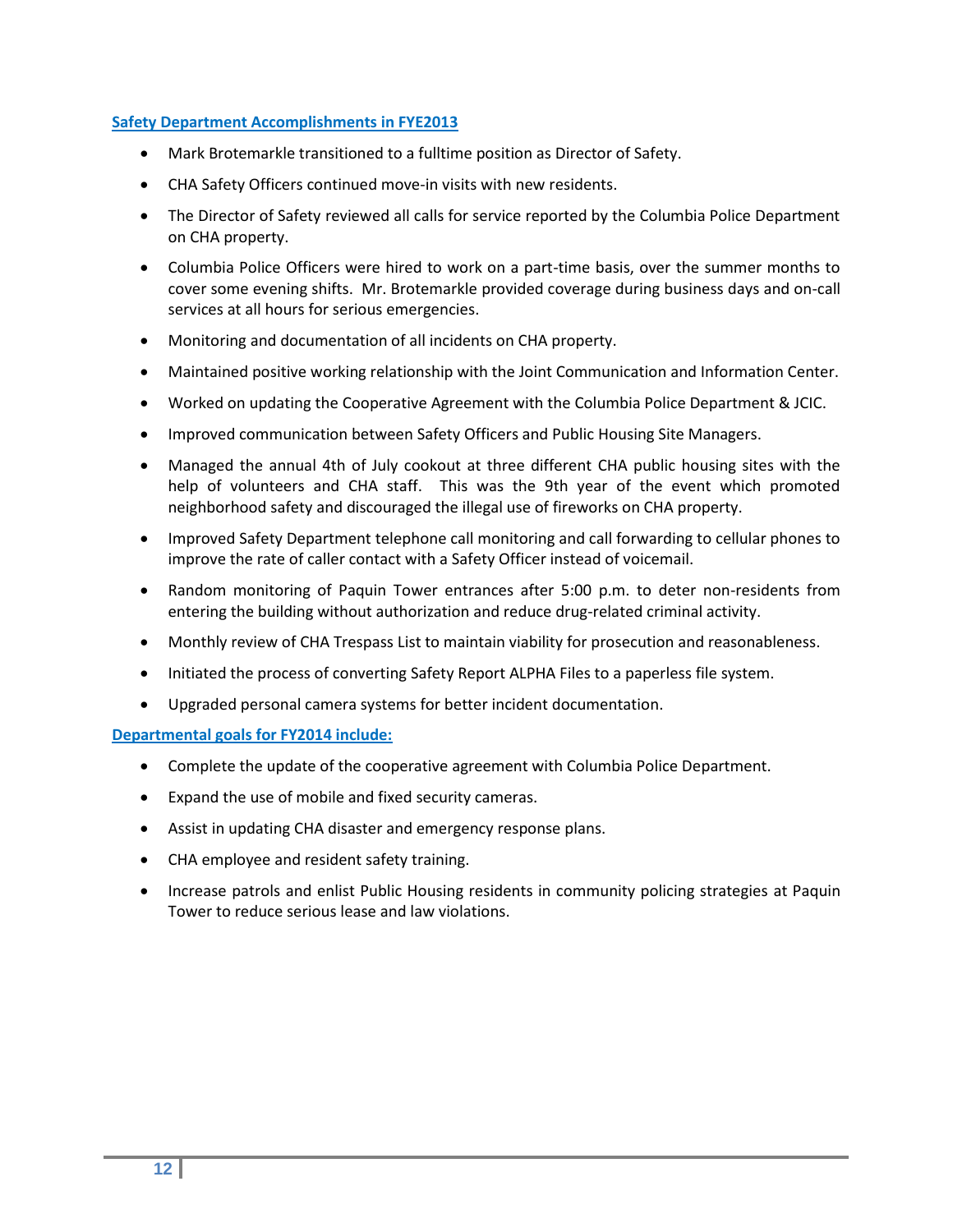# **Successful Families & Independent Living**

#### **RESIDENT SERVICES**

The CHA Resident Services Department is a multi-faceted department that offers Resident and Community Services that promote education, self-sufficiency, and independent living.

The department is composed of two Resident Services Coordinators, two Family Self-Sufficiency Coordinators, Moving Ahead Program staff, and the Youth Community Coalition staff. Becky Markt serves as the Director of Resident Services and the Director of the Youth Community Coalition.

The department has three overarching goals:

- Helping Children and Youth Succeed in School and in Life
- Supporting Families Working Toward Self-Sufficiency; and
- Enabling Seniors and Persons with Disabilities to Live Independently

#### **Family Site Service Coordination**

Resident Services Coordinator, Matt Kessler documented 1,075 contacts with residents in FY2013. Usage of the Annie Fisher Food Pantry also increased this year from 12,426 visits in to 13,424 in FY2012.

Goals for next year include strengthening partnerships with community agencies and organizations to provide more programming for residents.

Mr. Kessler's full-time position is funded by a HUD Resident Opportunities for Self-Sufficiency (ROSS) Service Coordinator grant through FY 2015. The purpose of this grant is to promote self-sufficiency through coordination of public/private support services and empowerment activities.

#### **Independent Living Program**

The Independent Living Program is designed to help Public Housing residents remain living as independently as possible with an emphasis on serving the elderly and persons with disabilities. Services are designed to enhance independent living skills while also intervening with residents who are in crisis and at risk of losing their housing assistance. In FY2013, 197 of the 219 residents who received service coordination were able to retain their housing.

April Steffensmeier is the Resident Services Coordinator serving Oak and Paquin Towers. In FY2013 she worked with Innovate Rehab to develop on-site physical, occupational, and speech therapy services for residents of Oak Tower. Group activities and individual therapy services are provided.

In partnership with the City of Columbia's Office of Neighborhood Services and MU Extension, she also coordinated the Resident Leadership Academy. The 12 month training program was designed to increase the capacity and leadership skills of all CHA residents in order to build effective tenant associations. The next step in the partnership includes one-on-one strategic planning for each Association.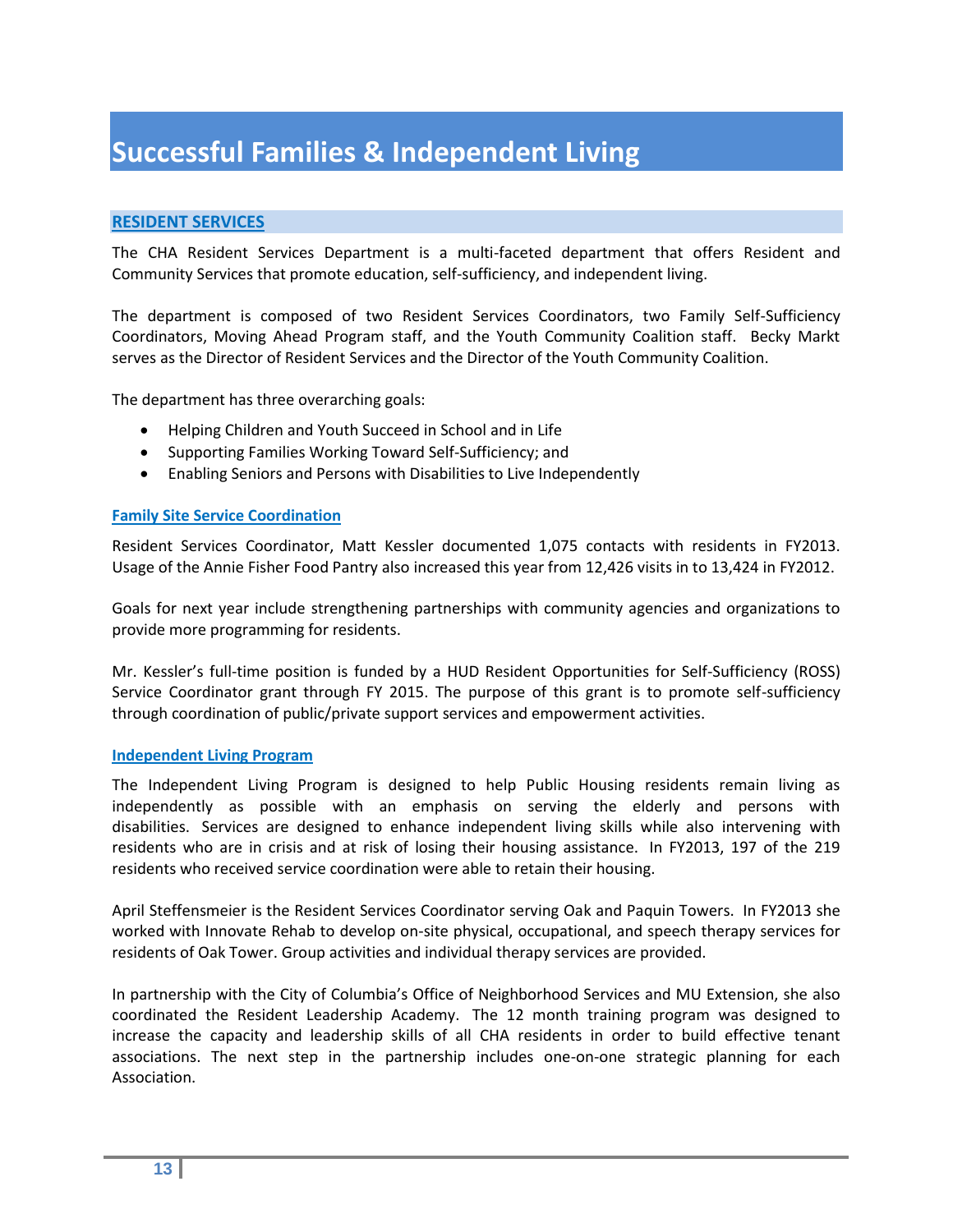Ms. Steffensmeier's position is funded by a City of Columbia Social Services contract as well as HUD Resident Services Coordinator funding.

#### **Family Self-Sufficiency Program**

CHA has two full-time Family Self-Sufficiency (FSS) Coordinators, one for Public Housing residents and one for Section 8 participants. Public Housing and Section 8 families who enroll in the FSS program work with the FSS Coordinators to develop five-year family self-sufficiency plans. FSS Coordinators help families to access services and training programs that help them develop the tools to work toward selfsufficiency. As family income increases, matching funds from rent increases are placed in escrow for families to use when they complete their plan. Escrow funds can also be used for education, home ownership, and starting a small business. FSS Participants are encouraged to complete CHA's Money Smart program and/or the Home Buyer Education Class.

#### **Section 8 Family Self-Sufficiency Program**

The Section 8 Family Self-Sufficiency (FSS) program was managed by Gary Anspach during FY2013.

In 2013, the Section 8 FSS program produced the following results:

Mr. Anspach's position is funded by a grant from the U.S. Department of Housing and Urban Development which was renewed for FY2013.

#### **Home Buyer Education Class**

Mr. Anspach continues to facilitate a program to encourage homeownership with funding through the City of Columbia Community Development Block Grant. The Home Buyer Education class is open to the public. The Home Buyer Education Certificate plus 4 hours of one-on-one counseling is a requirement for individuals seeking help with a first-time home purchase or the purchase of a home through the City of Columbia's Neighborhood Stabilization Program. A total of 72 individuals completed the course in FY2013.

#### **Public Housing Family Self-Sufficiency Program**

The Public Housing Family Self-Sufficiency (FSS) program has 68 participants at the end of FY 2013. Cornellia Williams continues as the Public Housing Family Self-Sufficiency Coordinator.

Ms. Williams had 668 contacts with residents in FY2013. Of those contacts, 269 resulted in referrals for services to 37 partnering agencies. Fourteen participants are currently escrowing savings for a total of \$995 each month. In FY 2013, 29 participants were employed and 4 are attending school. Ms. Williams' position is funded by a grant from the U.S. Department of Housing and Urban Development and has been renewed for FY2014.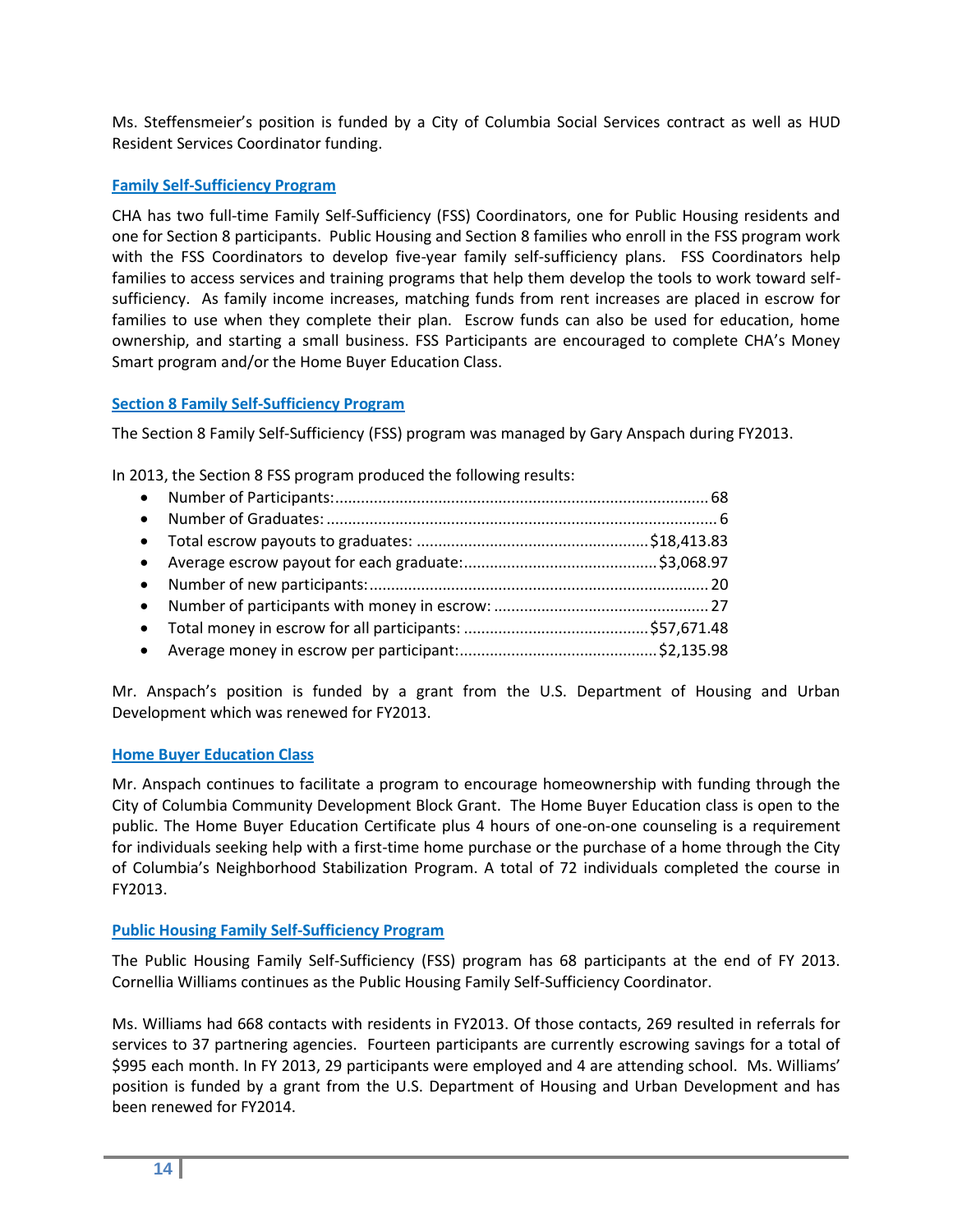#### **Money Smart**

Cornellia Williams also facilitates CHA's Money Smart Program. Money Smart is a comprehensive financial education curriculum designed by the FDIC. The Money Smart curriculum helps individuals build financial knowledge, develop financial confidence, and use banking services effectively.

CHA initiated Money Smart in 2005. Since that time 546 people have graduated from the 10-session program. A total of 53 people graduated in FY2013. Graduates continue to receive counseling after graduation in order to improve their credit reports and financial management skills. There is no cost for the program and it is open to the public. Money Smart is a requirement for CHA's Section 8 Homeownership Program and qualifies for the City of Columbia Neighborhood Stabilization Program.

#### **REWARD Program**

Cornellia Williams is also the Coordinator of Residents Empowered: Working and Reaching Dreams (REWARD). The supportive job placement and on-the-job training program serves individuals living in Public Housing who are currently unemployed, and who have been unemployed for three or more consecutive months.

The REWARD Program offers employers an incentive to hire a CHA resident in the form of a \$2,500 employment subsidy for wages during on-the-job training. While on the job, REWARD participants gain skills, regain confidence and build their work history which makes them more employable at the end of their training. Many go on to permanent employment with their training employer. In FY2013, 15 individuals who completed the program remained employed beyond the training period.

#### **Youth Community Coalition**

In FY2013 the Youth Community Coalition (YC2) was very successful in reaching the youth and adults in our community with important information, organizational tools and community events designed to reduce substance abuse by the youth in our community. These many activities are funded through a grant from the Substance Abuse and Mental Health Services Administration, a grant from the Missouri Division of Alcohol and Drug Abuse, and several smaller grants. Ryan Worley works directly with Ms. Markt as the YC2 Coordinator.

#### **21st Century Learning Communities – Community Learning Project**

YC2 continues to receive grant funding from the Missouri Department of Elementary and Secondary Education for a collaborative effort involving the Columbia Public Schools, University of Missouri, University Y, Columbia Housing Authority, Moving Ahead Program, Fun City Youth Academy, and Boys & Girls Club.

This YC2 Community Learning Project is a collaborative effort to help low-income students achieve grade level expectations by increasing the capacity of neighborhood afterschool and summer school programs serving low-income students. The effort funds 5 part-time staff and 1full time AmeriCorps Volunteers.

Throughout the implementation of the project, great progress has been made toward the project goals and overall student academic performance is improving. For example, the following graph demonstrates that 81% of students at the Moving Ahead Program and 80% of students at Boys and Girls Club increased or maintained proficiency in math for the 2012-2013 school year.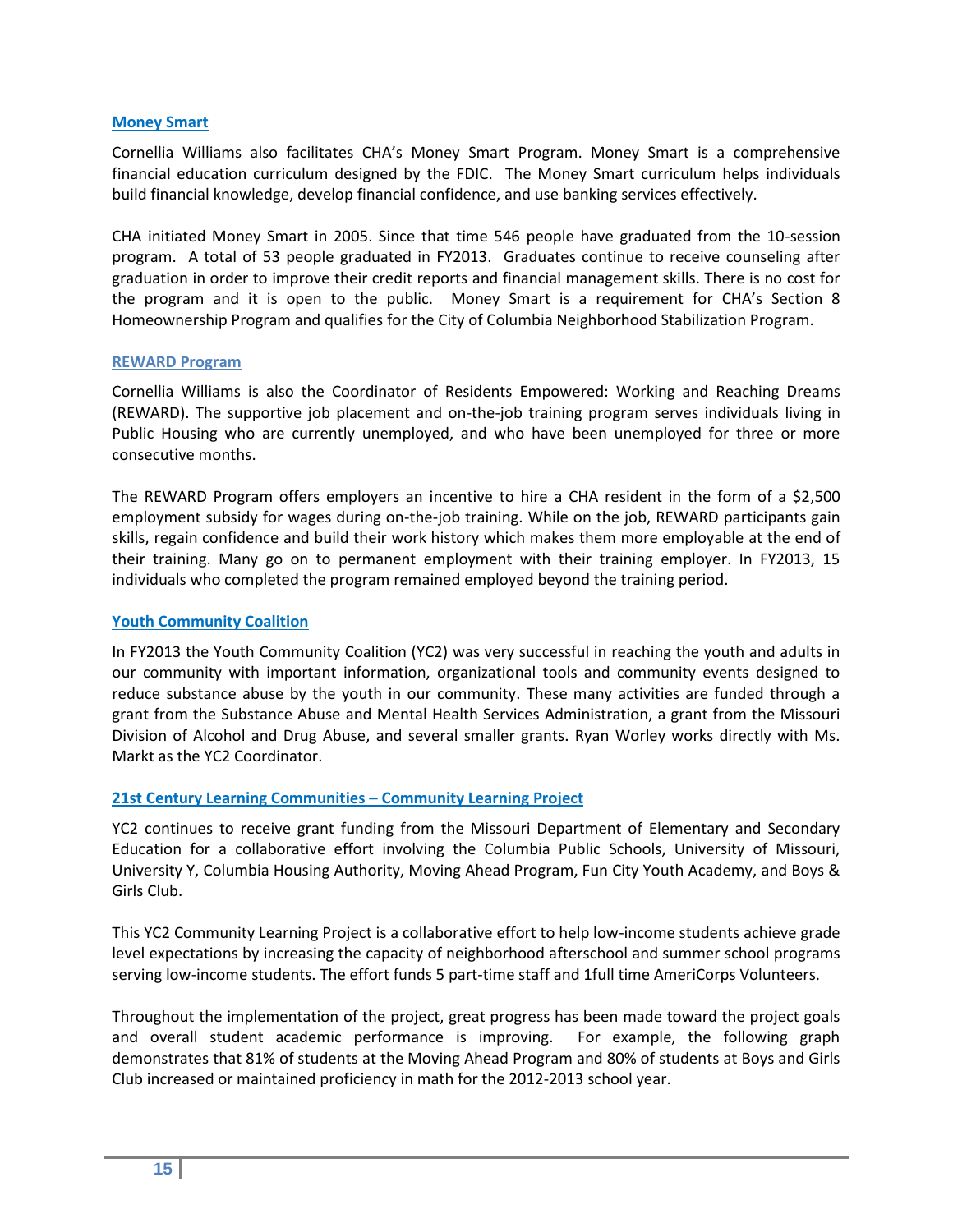

This is a great indication that afterschool programming is effective and students are receiving the extra support they need to be successful.

#### **Safe Places Program**

In FY2013, YC2 partnered with Rainbow House to bring the National Safe Places Program to Columbia to provide children and youth with a safe place to go 24-hours a day. More than 25 Safe Places have been enlisted since the beginning of the program and include every fire station in the city.

#### **Teen Outreach Program**

YC2 also partners with the Columbia/Boone County Health and Social Services Department on the Teen Outreach Program (TOP). The program targets junior high and high school students and encourages volunteer service through service learning. Current sites include Rock Bridge High School, Battle High School, Hickman High School, and Jefferson Middle School.

Goals for YC2 in FY2014 are:

- To lead the charge in aligning community efforts around reducing the achievement gap;
- $\bullet$  To expand the mission of the Coalition to serve youth and young adults ages  $0-25$ ;
- To have a "Safe Place" partner facility within one mile from any child in need;
- To develop new local, regional and national partnerships; and
- To increase the capacity of similar coalitions in Boone County working to help youth make healthy choices.

#### **Moving Ahead Program**

The Moving Ahead Program was created to provide an after-school and summer academic enrichment program that helps youth succeed in school by providing one-on-one tutoring of students paired with mentoring, positive role models, and cultural and social activities. Student attendance is mandatory in order to achieve measurable outcomes. Parental involvement is strongly encouraged. Close communication with teachers and other school staff ensure that academic performance and social skills are monitored and positive results are achieved.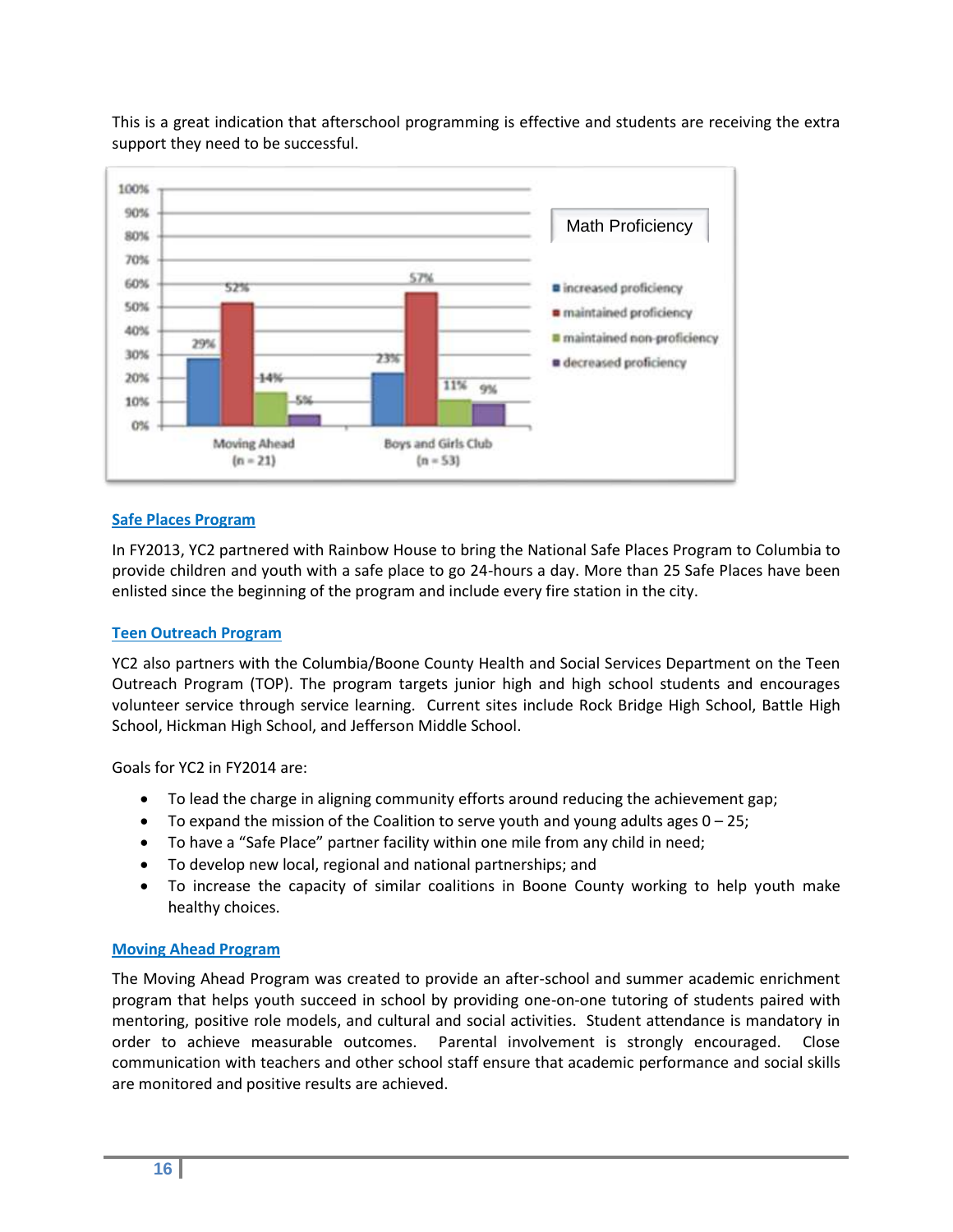In FY 2013, the program increased the number served to an average of 60 students per day, of whom at least 50% are current beneficiaries of the CHA. The program offered its first full-day session in July 2013 designed to encourage retention of academic skills over the summer. Participants received breakfast, lunch, and an afternoon snack while taking part in enrichment activities.

In FY 2013, Moving Ahead reported:

- Number of unduplicated youth served:............... 165 youth
- Units of service (1 student/hour): .................. 33,800 hours

Moving Ahead students completed the 2012/2013 school year with the following reported school performances:

- 61% increased or maintained proficiency in Reading
- 95% increased or maintained proficiency in Social Studies
- 92% increased or maintained proficiency in Science
- 81% increased or maintained proficiency in Math

The Moving Ahead Program received funding from three sources in FY 2013.

- City of Columbia Social Services
- $\bullet$  YC2 21<sup>st</sup> Century Community Learning Project
- Veteran's United Foundation.

Also in FY 2013, Moving Ahead became a beneficiary of the Child and Adult Care Food Program (CACFP) and the Summer Food Service Program (SFSP) which reimbursed Moving Ahead for the cost to purchase and prepare nutritional foods.

The goal for FY2014 is to continue efforts to diversify and increase funding to support the continued growth of the program.

#### **Powered By Moms – Moms Preparing Children for Success in School and Life**

Erin Vincent is the coordinator of Powered by Moms, a new program providing community-based supplemental education services to help parents prepare their children for success in school. The program is designed to assist mothers of children ages 0 – 5 years old who are living in Public Housing.

Ms. Vincent builds community partnerships to increase accessibility to services for mothers of young children. First Chance for Children and Parents as Teachers are two of our partners. In FY2013 these agencies helped Ms. Vincent conduct monthly home visits and facilitate twice monthly workshops at alternating locations between Downtown and Bear Creek.

Ms. Vincent also provides case management and referral services. Participants are asked to enroll in CHA's Public Housing Family Self-Sufficiency Program and are encouraged to take advantage of all CHA's supportive programs in addition to services from other community agencies. In FY2013, 3 Powered by Moms participants gained employment through CHA's REWARD Program and 4 parents enrolled their children in Early Childhood Education Programs at Grant Montessori.

In the first year of operation, Ms. Vincent was able to enroll 40 Powered by Mom participants representing 44 Children ages 0-5. Powered by Moms is funded by the Heart of Missouri United Way and involves collaboration between CHA and First Chance for Children.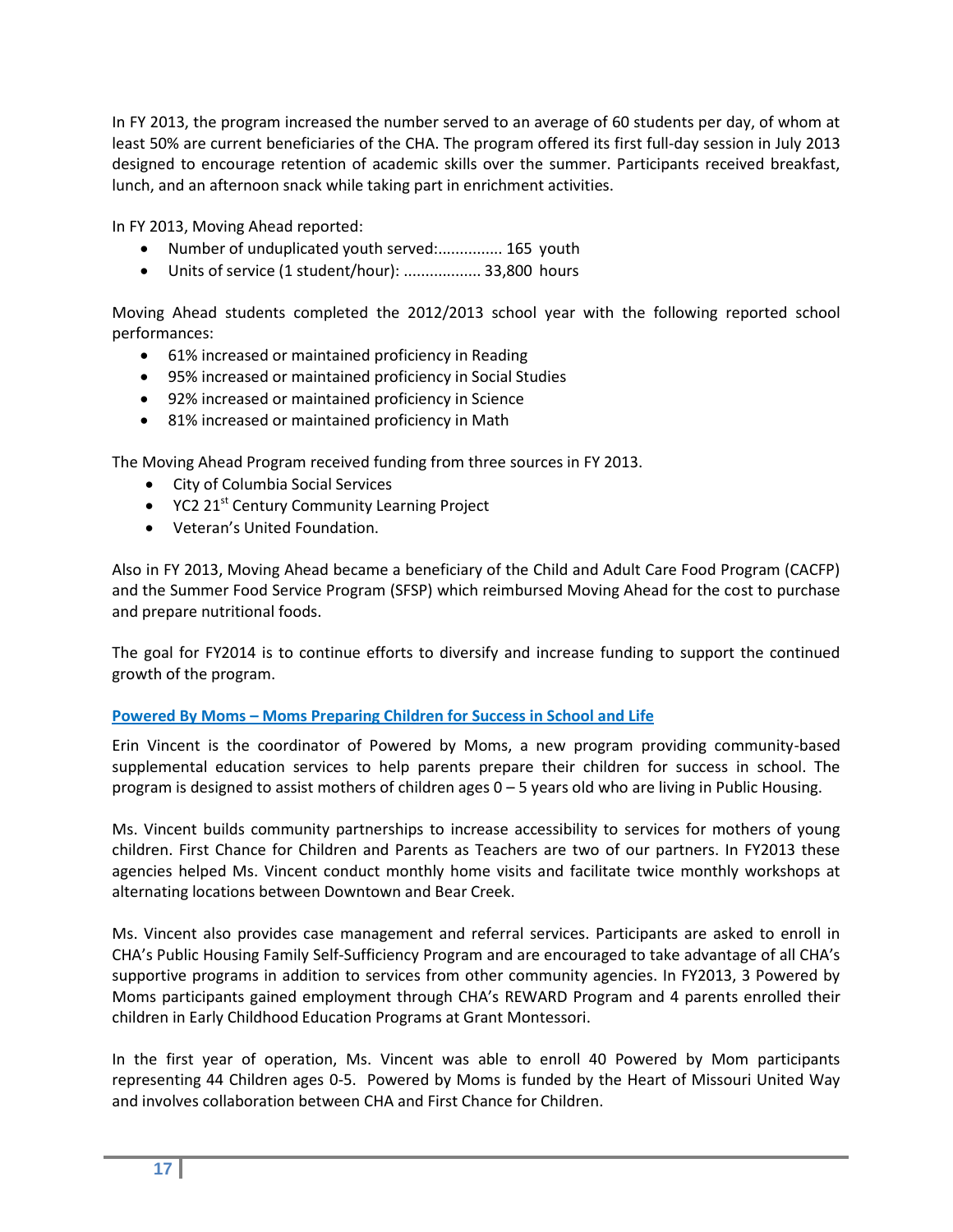#### **AFFORDABLE HOUSING INITIATIVE**

In May, 2012, the CHA launched its Affordable Housing Initiative with the goals of strengthening and revitalizing neighborhoods located in the Heart of Columbia and establishing the CHA as a leader in the development and preservation of housing that is…Affordable, Accessible, Energy Efficient, Healthy, Safe, and Well-Maintained. In this leadership role, the CHA will partner with other community organizations to develop a broad variety of affordable housing options designed to revitalize neighborhoods and build strong, inclusive communities that reflect the diversity of Columbia.

The CHA engaged the ND Consulting Group (NDCG) to assist in this process and to develop a Comprehensive Strategic plan to move the initiative forward. The 2013 Strategic Plan was completed and approved by the CHA Board of Commissioners in June 2013.

The Strategic Plan examined relevant historical and existing housing conditions that included a series of meetings with public housing residents, community stakeholders, and government officials. Areas of current investment were examined and sites for potential development were identified in the plan area. The Need for Affordable Housing was documented through market and demographic Analysis and financing tools for redevelopment were reviewed.

#### **2013 Strategic Plan Recommendations**

- Renovate the CHA's 719 units of aging Public Housing stock by converting existing Public Housing operating subsidies to Project-Based Vouchers under the HUD Rental Assistance Demonstration (RAD) Program. The RAD Program conversion will give the CHA financially stable rent subsidies that are necessary to attract the private equity and debt that are required to renovate existing housing stock and achieve long-term financial stability.
- Educate Public Housing residents about their relocation and right to return as well as voucher mobility benefits that are guaranteed by the RAD Program.
- Develop new affordable housing options utilizing the Low-Income Housing Tax Credit Program.
- Create the Columbia Community Housing Trust and explore the development of a Community Housing Trust Fund and Land Bank to complement the work of the Columbia Community Housing Trust in developing permanent affordable housing.

#### **Strategic Plan Implementation**

The CHA began implementing the recommendations of the 2013 Strategic Plan by completing the following activities in FYE2013:

#### **Public Housing Renovation and Preservation**

 The CHA submitted application for the Rental Assistance Demonstration (RAD) Program which was approved by HUD on September 30, 2013. The CHA will convert all 719 Public Housing units from the Section 9 Public Housing operating subsidy to the Section 8 Project-Based Voucher Program over a period of 5-6 years.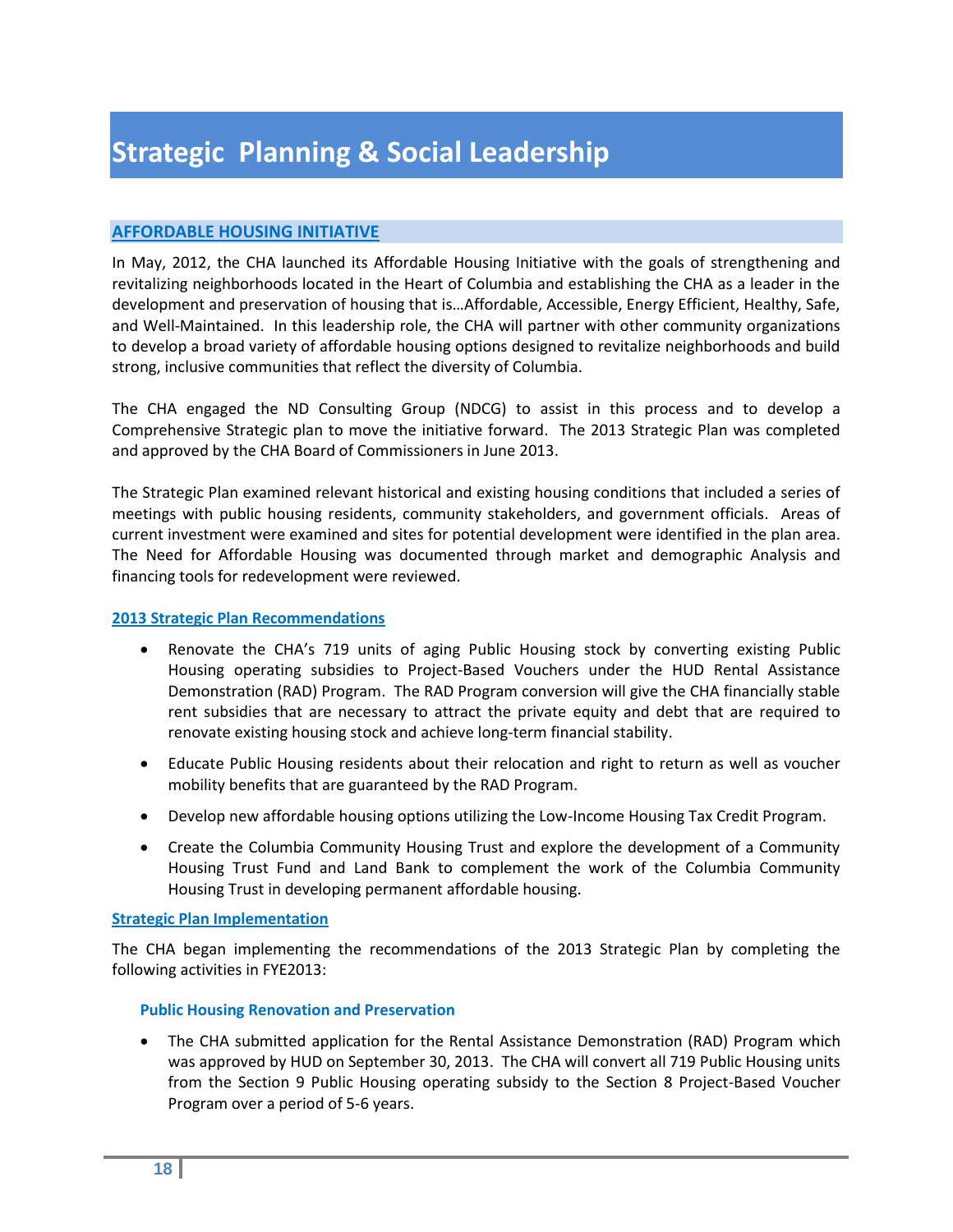- The acceptance of the CHA into the RAD Program will allow all of the CHA's Public Housing properties to be renovated during the next 5-6 years utilizing funding from the Low-Income Housing Tax Credit Program and other mixed finance sources.
- The submission schedule for Low-Income Housing Tax Credit funding (LIHTC) to renovate the CHA's 719 units of Public Housing is as follows:

| 1) Combined project of 84 Downtown units & 200 units in Paquin Tower *  September, 2013 |  |
|-----------------------------------------------------------------------------------------|--|
| 2) Combined project of 78 Bear Creek units & 147 units in Oak Towers * March 2014       |  |
|                                                                                         |  |
|                                                                                         |  |
|                                                                                         |  |
|                                                                                         |  |

- \* *The first two projects will be 4% LIHTC funds.*
- \*\* *The last three projects will be 9% LIHTC funds.*

If awarded LIHTC funds, each project is projected to be completed approximately two (2) years after the application date.

 A Physical Needs Assessment was conducted on 84 units located on Unity, Lincoln, Worley, Oak, and Hicks Drive as part of the first phase of the renovation of our downtown Public Housing family neighborhoods. The assessment determined that it was more cost effective to complete major renovations to these properties than to demolish them and build new housing units. Building exteriors and roofs will be retained while the inside of each building will be completely renovated including all plumbing and electrical systems and equipment.

A physical needs assessment was also conducted on Paquin Tower which determined there were only modest renovations needed due to the completion of major renovations from 2009- 2012. The major expenses will be the replacement of the elevators and the installation of new cabinetry. The exterior of the building will also be painted.

#### **Kinney Point Apartments**

 In 2013, the CHA acquired 1.96 acres at the northeast corner of Garth Avenue and Sexton Road to develop new affordable housing. The CHA submitted an application for 9% Low-Income Housing Tax Credit to the Missouri Housing Development Commission in September 2013 to help finance the Kinney Point Apartments at this location. The development will be a threestory building that includes 36 one-bedroom units and 6 two-bedroom units. All of the apartments will be fully accessible and use universal design. Supportive services will be provided to tenants by New Horizons Community Support Services.

The Kinney Point Apartments are named after the late CHA Board Chair, Mr. Marvin Kinney who served on the CHA Board of Commissioners for over 20 years.

#### **McQuitty Square Housing Development**

 The CHA also purchase five properties on the southwest corner of Garth Avenue and Sexton Road that were adjacent to three vacant lots owned by the Columbia Community Development Corporation (CCDC) and three vacant lots owned by the City of Columbia that were acquired through the Neighborhood Stabilization Program (NSP). The CCDC and the City of Columbia agreed that it would be in the best interest of the community to partner with the CHA in the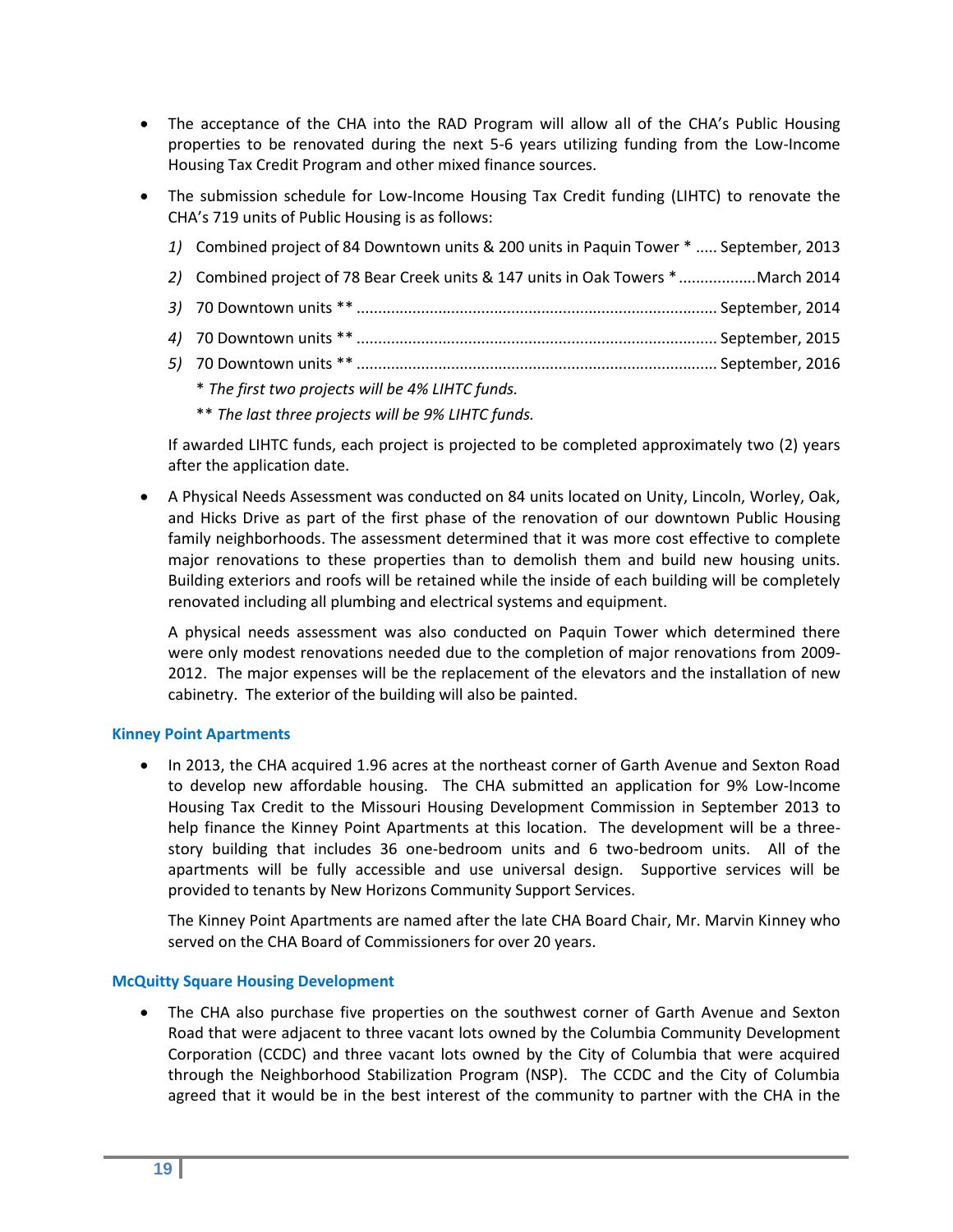development of affordable housing on this site. The City of Columbia donated the three vacant NSP lots to the CHA and the CCDC agreed to include their properties in the development at a later date. Preliminary planning for this site was initiated in 2013 and will continue in 2014.

#### **Columbia Community Housing Trust**

 In September 2013, the CHA established the Columbia Community Housing Trust for the development of new affordable homeownership and rental housing options. The housing trust greatly reduces the sale or rental value of the property by keeping the land under the property in the trust. This also ensures that the property remains affordable as the land is controlled by the trust. The trust agreement includes contingencies for the proper maintenance and upkeep of the property. The trust is designed using the National Community Land Trust Network model.

During 2013, the City of Columbia donated five properties to the CHA that were acquired through the Neighborhood Stabilization Program (NSP). These properties included two renovated houses and three vacant lots. All of these properties were transferred from the CHA to the CHA's new not-for-profit corporation, the Columbia Community Housing Trust.

# **CONCLUSION**

## **Professional Housing Programs Effective Asset Management**

## **Safe & Crime-Free Communities Successful Families & Independent Living**

### **Strategic Planning & Social Leadership**

Professionally operated housing programs and effective asset management form the foundation of the CHA. Safe and crime-free communities allow the CHA to provide resident services that enable families to be successful and for the elderly and persons with disabilities to live independently. Strategic planning and social leadership are the keys to ensuring that the CHA will continue to be a leader in providing affordable housing combined with supportive services that enable those we serve to break the cycle of poverty and become self-sufficient.

As we move forward in FYE2014, the CHA will be focused on implementing its long-range strategic plan to expand its social leadership role in the community to provide affordable housing with an emphasis on family self-sufficiency and independent living. This will include the renovation and preservation of the CHA's 719 units of Public Housing as well as the development of new affordable housing options that will include a mix of rental and homeownership opportunities for low-income families, seniors, and persons with disabilities. The CHA will continue to work toward securing additional financial support for expanding its Resident Services Department programs to better serve Public Housing residents and the Columbia community. Affordable housing with supportive services will also be emphasized in partnership with other community agencies.